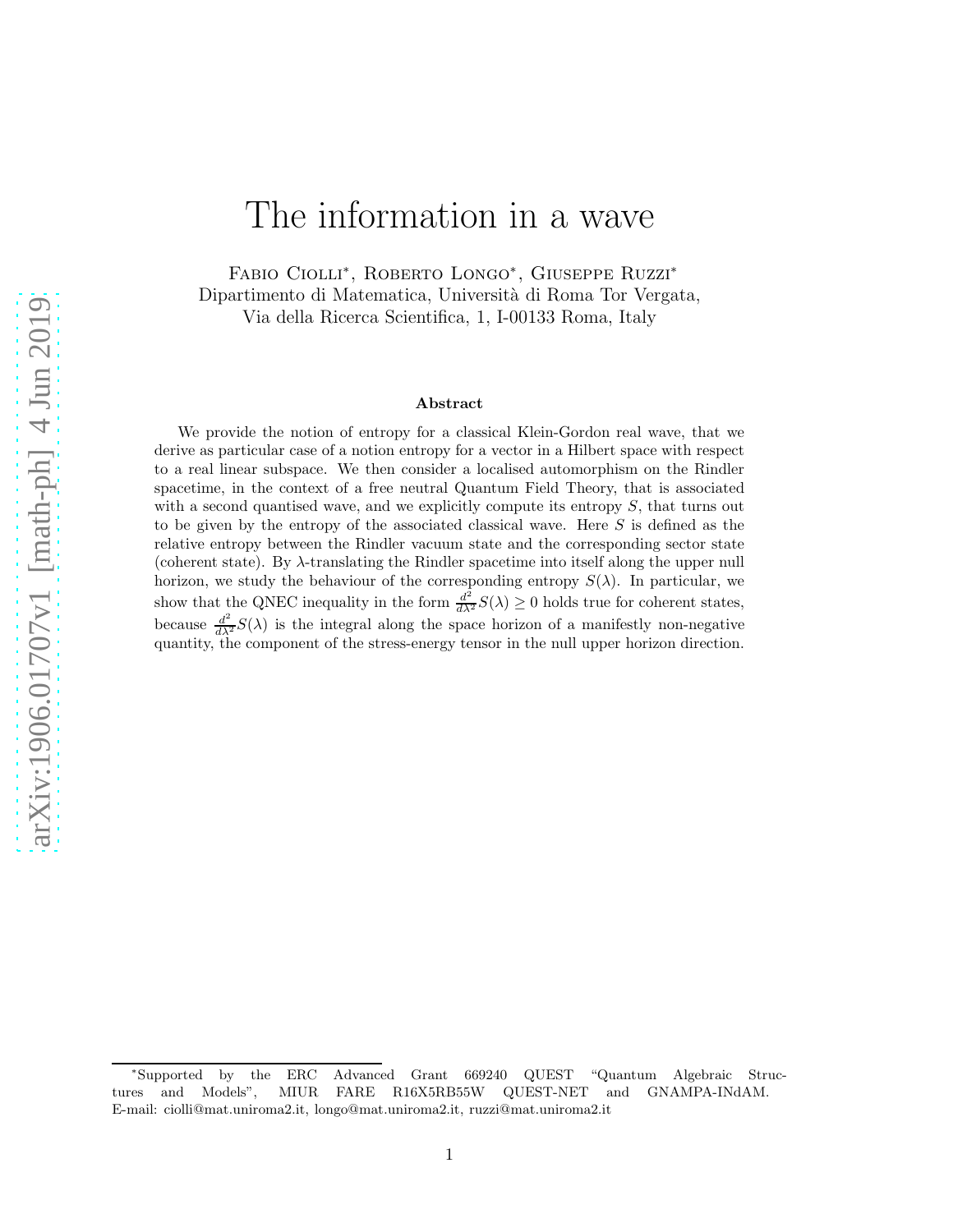# 1 Introduction

Recently, the interplay between Quantum Information and Quantum Field Theory has been subject of deep analyses and new aspects and structures are appearing both in Physics and in Mathematics.

The physical grounds may ultimately rely on the well know probabilistic nature of Quantum Mechanics, in particular of the wave function. Yet, the combination of General Relativity with Quantum Field Theory in the context of Black Hole Thermodynamics showed a fundamental role of Entropy related to Geometry (see [\[25\]](#page-22-0)). Recently, the study of Entropy in relation with the Quantum Null Energy Condition has become of much interest (see [\[5\]](#page-21-0) and refs therein).

Concerning Mathematics, the typical finite dimensional framework of Quantum Information is not sufficient in the QFT context, although it provides essential concepts and results that, possibly, may have an extension to the needed wider infinite dimensional context. The natural language in this context is provided by the Theory of Operator Algebras [\[24\]](#page-22-1), in particular by the Tomita-Takesaki modular theory and by Araki's definition of relative entropy for states of a von Neumann algebra [\[1\]](#page-21-1).

In the Haag-Kastler approach, QFT is described by the net  $A$  of local von Neumann algebras  $A(O)$  associated to spacetime regions O [\[9\]](#page-22-2). In this paper, we are considering the Rindler spacetime W as embedded in the Minkowski spacetime  $\mathbb{R}^{d+1}$ , say W is the wedge region  $x_1 > |x_0|$  of  $\mathbb{R}^{d+1}$ . Motivated by Quantum Information and QNEC aspects, we are going to study the relative entropy  $S(\psi|\varphi)$  between states  $\varphi$  and  $\psi$  of the von Neumann algebra  $\mathcal{A}(W)$ . Here  $\varphi$  is the natural thermal state with respects to the geodesic flow on W, namely the restriction of the Minkowski vacuum state to  $\mathcal{A}(W)$ , which is KMS with respect to the  $x_1$ -boost flow at Hawking inverse temperature  $2\pi$ .

We shall consider the case where the net  $A$  is associated with the free, neutral QFT, and  $\psi$  is a coherent state. The first analysis of this kind has been pursued in [\[16\]](#page-22-3) in the low dimensional case, namely the chiral conformal  $QFT$  associated with the  $U(1)$ -current. Indeed, in [\[16\]](#page-22-3) explicit formulas have been provided also for the relative entropy S of charged states with respect to a half-line (one-dimensional wedge), and for the first and second derivative  $\frac{d}{d\lambda}S(\lambda)$  and  $\frac{d^2}{d\lambda^2}S(\lambda)$  of S as the half-line is translated by  $\lambda$ . In particular, the QNEC inequality

$$
\frac{d^2}{d\lambda^2}S(\lambda) \ge 0
$$

is satisfied for the considered states.

The higher dimensional analysis is more involved, mainly due to tangential contributions on the boundary. The relative entropy for charges localised on the time-zero hyperplane has been studied in [\[19\]](#page-22-4) and in [\[13\]](#page-22-5), see also [\[4\]](#page-21-2) for related analysis. However, these methods were not sufficient to compute  $S(\lambda)$  and its first and second derivatives, where  $\lambda$  is a null translation parameter.

We now illustrate the conceptual steps leading to our results.

The entropy of a vector relative to a real linear subspace. Our analysis relies on the concept of entropy  $S_k$  of a vector k in a Hilbert space H with respect to a real linear subspace H of H. First of all, we may assume  $H$  to be closed, by otherwise considering its closure. Secondly, we may assume that H is a standard subspace of  $H$ , by considering only the orthogonal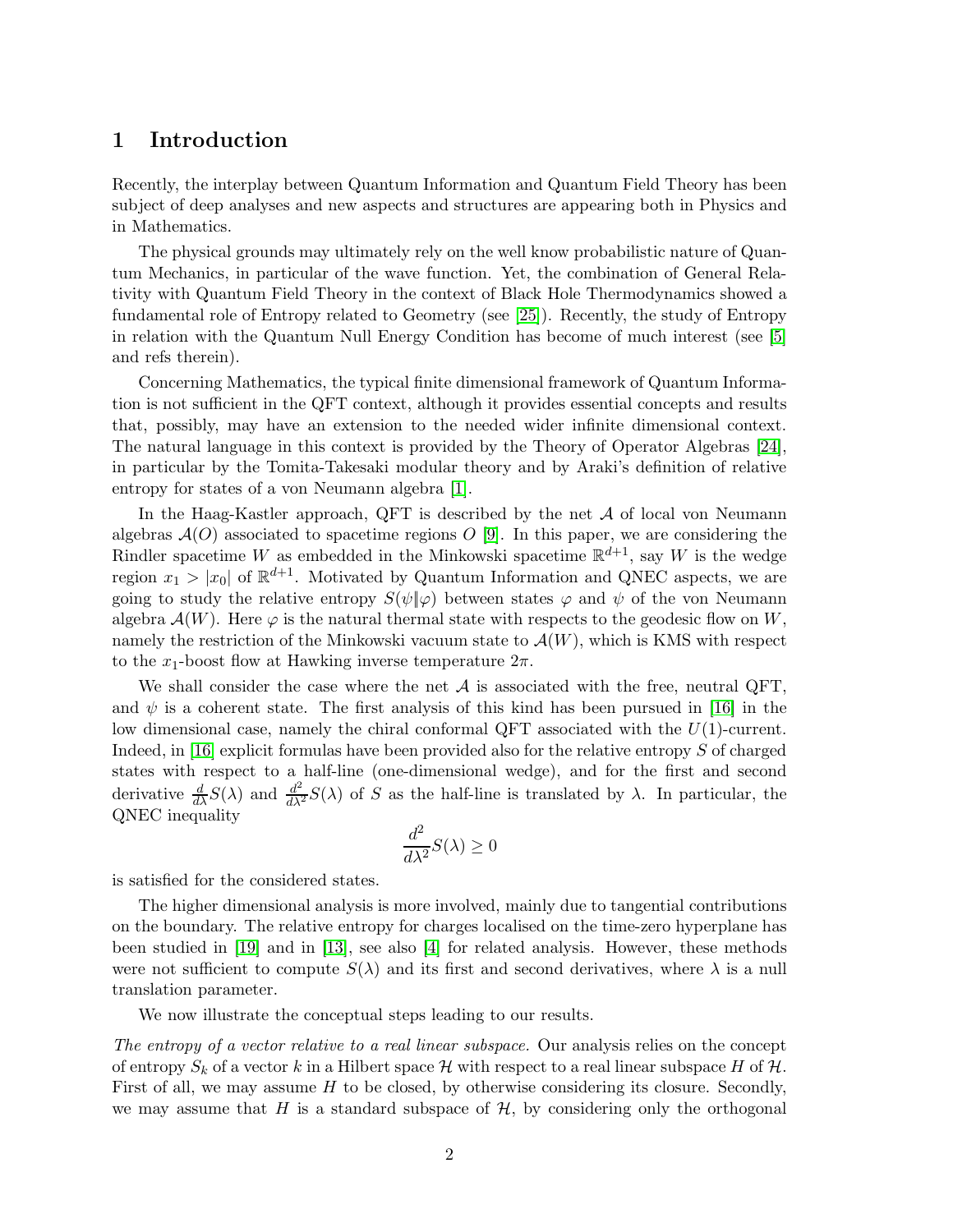component of k in the standard part of  $H$  (see Sect. [2\)](#page-4-0). At this point, we may consider the modular operator  $\Delta$  and the modular conjugation J of H. Finally, we may assume that H is factorial, namely 1 is not an eigenvalue of  $\Delta$ , by considering the component of k in the orthogonal of the spectral subspace of the  $\Delta$ -fixed vectors. So

$$
\overline{H + H'} = \mathcal{H}, \quad H \cap H' = \{0\} ,
$$

<span id="page-2-1"></span>with  $H'$  the symplectic complement of  $H$ . Our formula for the entropy of  $k$  with respect to  $H$  is

$$
S_k = \Im(k, P_H i \log \Delta k) \tag{1}
$$

Here  $P_H$  is the cutting projection associated with H, the projection  $P_H : H + H' \rightarrow H$ ,  $P_H: h + h' \mapsto h$ , that plays a crucial role. We shall give a formula for  $P_H$  in terms of J and ∆,

$$
P_H = (a(\Delta) + Jb(\Delta))
$$

(closure) with real functions a, b given in Sect. [2.](#page-4-0) We shall later compute  $P_H$  in the needed context as one of the ingredients to get our entropy formulas.

The information carried by a classical wave. Suppose that information is encoded and transmitted by an undulatory signal, what is the local information carried by the wave packet at later time?

By a wave, we shall here mean a solution of the Klein-Gordon equation

$$
(\Box + m^2)\Phi = 0 ,
$$

in particular a solution of the wave equation when the mass  $m = 0$ . For definiteness, let's consider real waves  $\Phi$  with compactly supported, smooth time zero Cauchy data  $\Phi|_{x_0=0}$ ,  $\Phi'|_{x_0=0}$  that, as is well known, generate and uniquely determine  $\Phi$ . Classical field theory describes  $\Phi$  by the stress-energy tensor  $T_{\mu\nu}$ , that provides the energy-momentum density of  $\Phi$  at any given time. Yet, the information, or entropy, carried by  $\Phi$  is not easily visible or definable here.

Now, the waves linear space is naturally equipped with a time independent symplectic form

$$
\frac{1}{2} \int_{x_0=t} (\Phi' \Psi - \Psi' \Phi) dx ,
$$

which is the imaginary part of a Hilbert scalar product, uniquely determined by the relativistic symmetries, so we get a Hilbert space  $\mathcal H$  by completion, see [\[12\]](#page-22-6). Waves with Cauchy data supported in the half-space  $x_1 \geq 0$  form a real linear subspace of  $\mathcal{H}$ , whose closure is denoted by  $H(W)$  (W is the causally completed region generated by the half-space). Then we define the entropy  $S_{\Phi}$  of  $\Phi$  as the entropy of the vector  $\Phi$  with respect to  $H(W)$  as above defined.

By the Bisognano-Wichmann theorem [\[2\]](#page-21-3), the modular group of  $H(W)$  corresponds to the rescaled Lorentz boost symmetries in the  $x_1$ -direction. We shall show that

<span id="page-2-0"></span>
$$
S_{\Phi} = 2\pi \int_{x_0 = 0, x_1 \ge 0} x_1 T_{00}(x) dx , \qquad (2)
$$

with  $T_{00} = \frac{1}{2}(\Phi^2 + |\nabla \Phi|^2 + m^2 \Phi^2)$  the energy density of  $\Phi$ .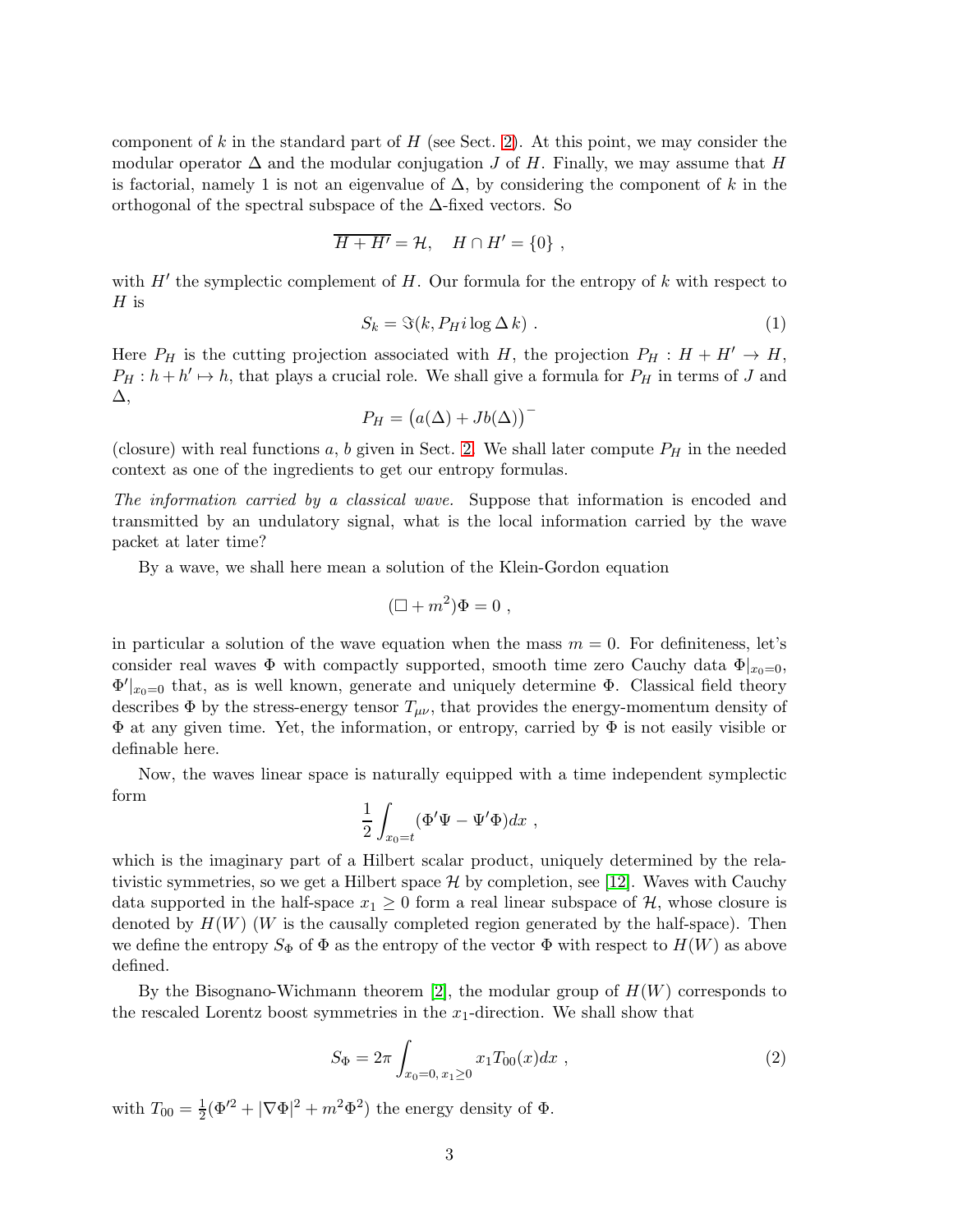In order to catch more on the entropy density of  $\Phi$ , we have to study the dependence of  $S_{\Phi}$  as W gets translated. We shall give explicit formulas for the null translation case, that motivated our analysis; the case of a general wedge is similar.

The entropy of a quantum wave-function. A quantum, free, neutral, Boson one particle state is described by a normalised real Klein-Gordon wave  $\Phi$ . Here however, as is known since the early days of Quantum Mechanics,  $\Phi(x_0, \mathbf{x})$  is not the probability amplitude of finding the particle in position  $x$  at time  $x_0$  (an approximate description of this probability is given by the Newton-Wigner wave, which is however unsatisfactory because it is not relativistic invariant, see [\[9\]](#page-22-2)). An intrinsic description of the localisation of  $\Phi$  is given in [\[3\]](#page-21-4).

However, a wave  $\Phi$  is quantum mechanically localised in a wedge W, say  $W = \{x : x_1 >$  $|x_0|$ , if the Cauchy data  $\Phi_0$ ,  $\Phi'_0$  are supported in the time-zero half-space  $x_1 \geq 0$  (namely  $H(W)$  coincides with the space  $H(W)$  as defined in [\[3\]](#page-21-4)).

In this quantum framework, the vectors of the above Hilbert space  $\mathcal{H}$  represent the particle states. Therefore, also in the QFT context, the entropy of the particle Φ relative to  $W$  is to be given by formula  $(2)$ .

Relative entropy of coherent states in free QFT's. One way to describe the free scalar  $QFT$  is to second quantise the above wave function Hilbert space  $H$  on the Bose Fock Hilbert space, and consider the associated representation of the Weyl algebra. The local von Neumann algebra  $\mathcal{A}(O)$  associated with a spacetime region O is the one generated by the Weyl unitaries  $V(h)$  with  $h \in H(O)$ , the closure of the real linear subspace H of waves localised in O. Due to the Weyl commutation relations [\(24\)](#page-17-0), given a vector  $k \in \mathcal{H}$ , we have an automorphism of  $\mathcal{A}(O)$  implemented by  $V(k)$ ; we are particularly interested in the case  $O = W$ , namely in the automorphism

$$
\beta_k = \mathrm{Ad}V(k)^* \big|_{\mathcal{A}(W)}
$$

which is a normal on the global algebra  $\mathcal{A}(W)$  of the Rindler spacetime W associated by the free scalar field. Of course,  $\beta_k$  acts locally accordingly to the localisation of k, namely  $\beta_k$  acts identically on  $\mathcal{A}(O_2)$  if k is localised in  $O_1$  and  $O_2$  is spacelike separated from  $O_1$ ; in other words,  $\beta_k$  is a localised automorphism.

The entropy  $S(\beta_k)$  of  $\beta_k$  (with respect to the vacuum state  $\varphi$ ) is defined in general [\[17\]](#page-22-7); it is given by the relative entropy

$$
S(\beta_k) = S(\varphi \cdot \beta_k^{-1} \| \varphi) = -(\xi, \log \Delta_{\xi_k, \xi} \xi) ;
$$

here  $\xi$  is the vacuum vector,  $\xi_k = V(k)\xi$  is the vector implementing the state  $\varphi_k = \varphi \cdot \beta_k^{-1}$ k on  $\mathcal{A}(W)$  and  $\Delta_{\xi_k,\xi}$  is the relative modular operator associated with  $\mathcal{A}(W)$  and the vectors ξ,  $ξ_k$ .

As  $\xi_k$  is the coherent vector on the Fock space associated with k, we may here equivalently say that  $S(\beta_k)$  is the relative entropy between the vacuum state  $\varphi$  and the coherent state  $\varphi_k$  on  $\mathcal{A}(W)$ .

If  $k \in H(W)$ , then  $\beta_k$  is the inner automorphism implemented by  $V(k)$ ; in this case it was shown in [\[16,](#page-22-3) [19\]](#page-22-4) that that  $S(\beta_k)$  is equal to the entropy of the vector k with respect to  $H(W)$  (eq. [\(9\)](#page-7-0)). We shall show that, in general, we have

$$
S(\beta_k) = S_k
$$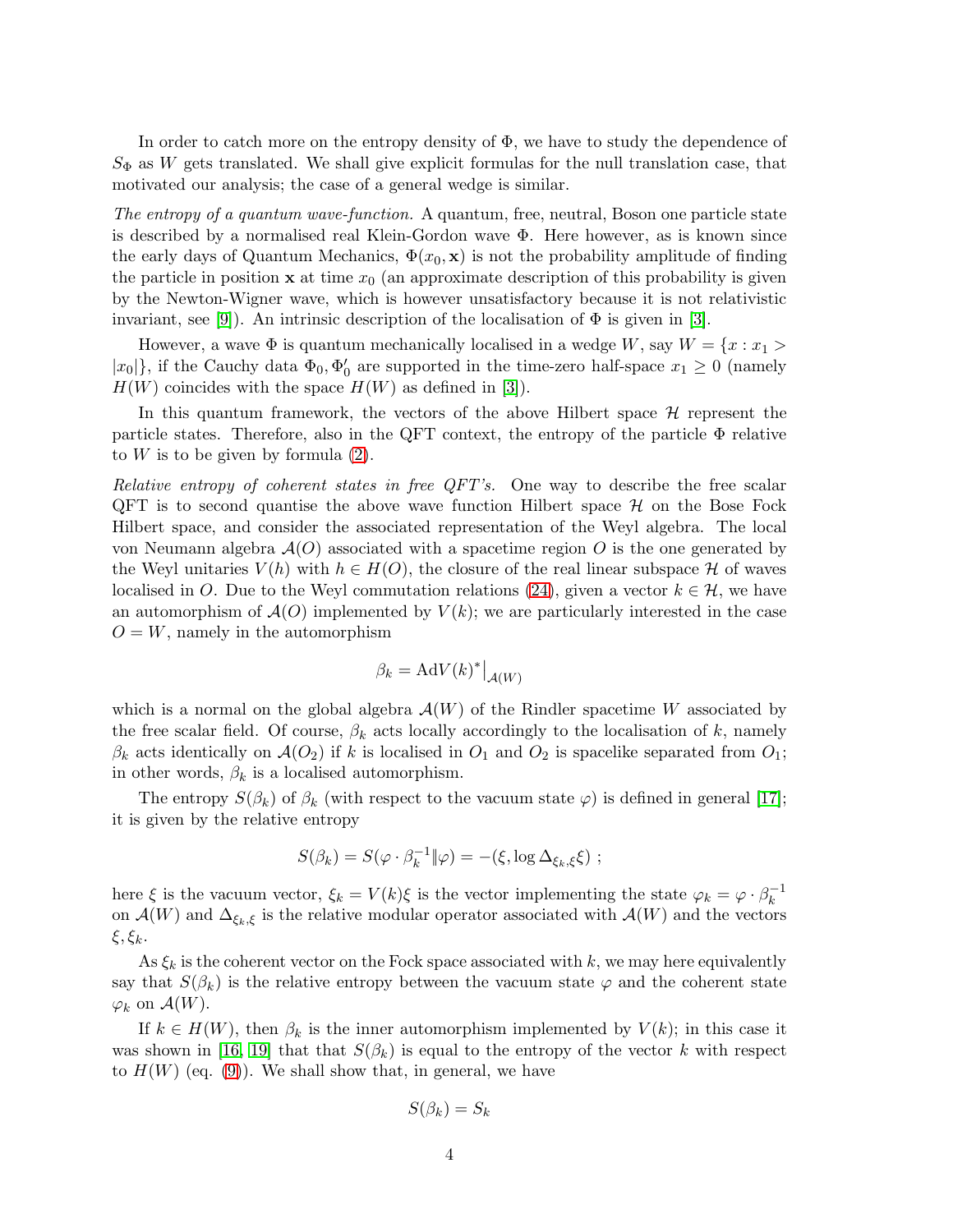with  $S_k$  given by [\(1\)](#page-2-1). At this point, we have all the ingredients to compute  $S(\beta_k)$  as the entropy of a classical wave.

Let  $W_{\lambda} = W + \lambda v$  the null translated wedge by the light-like vector  $v = (1, 1, 0, \ldots, 0),$ and  $S_{\Phi}(\lambda)$  the entropy of the wave  $\Phi$ , with respect to  $H(W_{\lambda})$ , thus of the entropy of the associated localised automorphism  $\beta_{\Phi}$  of  $\mathcal{A}(W_{\lambda})$ .

We shall see that

$$
S_{\Phi}(\lambda) = 2\pi \int_{x_0 = \lambda, x_1 \ge \lambda} (x_1 - \lambda) T^{00} dx ,
$$

with  $T_{\mu\nu}$  the classical stress energy-momentum tensor of  $\Phi$ . We then compute that, in particular,

$$
\frac{d^2}{d\lambda^2} S_{\Phi}(\lambda) = 2\pi \int_{x_0 = \lambda, x_1 = \lambda} \langle v, Tv \rangle dx ,
$$

so the QNEC inequality  $\frac{d^2}{d\lambda^2}S_{\Phi}(\lambda) \geq 0$  is satisfied for coherent states due to the classical null energy condition.

Note that  $\frac{d^2}{d\lambda^2}S_{\Phi}(\lambda)|_{\lambda=0}$  depends only on the spatial boundary terms of  $\Phi$ .

## <span id="page-4-0"></span>2 The entropy of a vector

Our entropy analysis will be based on functional analytic results concerning standard sub-spaces that we shall obtain in this section and in Section [4.](#page-15-0) We refer to  $[14, 15]$  $[14, 15]$  for an account of the results in this context that we will need.

### 2.1 The cutting projection

Let  $\mathcal H$  be a complex Hilbert space and H a closed, real linear subspace of  $\mathcal H$ . The subspace  $\mathcal{H}_0 = H \cap iH$  and  $\mathcal{H}_{\infty} = H' \cap iH'$  are complex Hilbert subspace and H decomposes according to the direct sum decomposition

<span id="page-4-1"></span>
$$
\mathcal{H} = \mathcal{H}_0 \oplus \mathcal{H}_s \oplus \mathcal{H}_\infty \;, \quad H = H_0 \oplus H_s \oplus H_\infty \;, \tag{3}
$$

with  $H_0 = \{0\}, H_\infty = \mathcal{H}_\infty$ .

A real linear subspace  $H$  of  $H$  is said to be a *standard subspace* if  $H$  is closed and

$$
\overline{H+iH}=\mathcal{H}, \qquad H\cap iH=\{0\}.
$$

By  $(3)$ , every closed real linear subspace H is the direct sum of a standard subspace  $H_s$  and two trivial subspaces, and we may deal with standard subspaces only.

With H a standard subspace, the anti-linear operator  $S : H+iH \to H+iH$ ,  $S(h_1+ih_2) =$  $h_1 - ih_2$  is then well-defined, closed, involutive. Its polar decomposition  $S = J_H \Delta_H^{1/2}$  $H^{\frac{1}{2}}$  then gives an anti-linear, involutive unitary and a positive, non-singular, selfadjoint operator  $\Delta_H$ on  $H$  such that

$$
\Delta_H^{is} H = H \ , \quad J_H H = H' \ ,
$$

here H' is the symplectic complement H', namely the orthogonal  $H' = (iH)^{\perp_{\mathbb{R}}}$  of  $iH$  with respect to the real scalar product  $\Re(\cdot, \cdot)$ . We refer to [\[24\]](#page-22-1) and [\[14,](#page-22-8) [15\]](#page-22-9) for the modular theory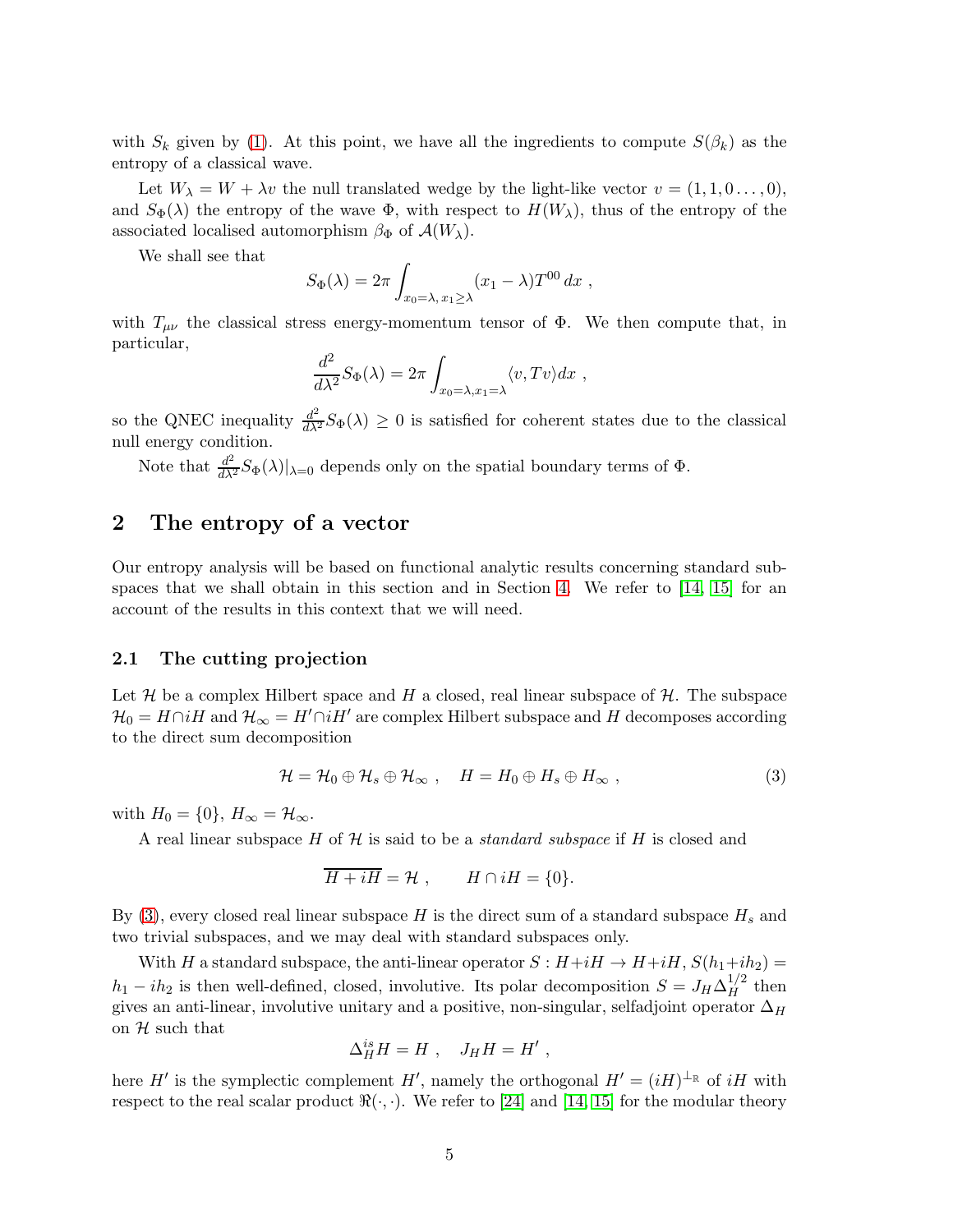of von Neumann algebras and standard subspaces. We shall often denote  $\Delta_H$  and  $J_H$  simply by  $\Delta$  and J.

Let  $H \subset \mathcal{H}$  be a standard subspace. We say that H is factorial if

$$
H\cap H'=\{0\};
$$

equivalently,

<span id="page-5-1"></span>
$$
\overline{H+H'}=\mathcal{H}.
$$

Thus  $H + H'$  is dense in  $H$  and  $H + H'$  is the direct sum (as linear space) of H and H'.

H is factorial iff 1 is not in the point spectrum of  $\Delta$  (see [\[7\]](#page-21-5)). Every standard subspace is the direct sum of a factorial standard subspace and an abelian standard subspace, namely

$$
\mathcal{H} = \mathcal{H}_f \oplus \mathcal{H}_a , \quad H = H_f \oplus H_a \tag{4}
$$

with  $H_f \subset \mathcal{H}_f$  factorial and  $\mathcal{H}_a$  the complexification of the real Hilbert space  $H_a$ .

In this paper, we shall always assume the standard subspaces to be factorial. However, all results will have an immediate extension to the non-factorial case by the above direct sum decomposition, and indeed to the case of an arbitrary close real linear subspace by [\(3\)](#page-4-1).

Let then H be a standard, factorial subspace of  $\mathcal{H}$ . If  $k \in H + H'$ , we define

$$
P_H k = h
$$

where  $k = h + h'$  is the unique decomposition of k as a sum of vectors  $h \in H$  and  $h' \in H'$ . This defines a real linear, densely defined map of  $H$  into  $H$ , the *cutting projection* relative to  $H$ .

<span id="page-5-0"></span>Lemma 2.1. We have:

- (a)  $P_H$  is a closed, real linear, densely defined operator;
- (*b*)  $P_H^2 = P_H$ ;
- (c)  $P_H + P_{H'} = 1|_{H+H'}$ ;
- (d)  $P_H^* = P_{iH} = -iP_H i$  (adjoint with respect to the real scalar product  $\Re(\cdot, \cdot)$ ) ;
- (e)  $\Delta_H^{is} P_H = P_H \Delta_H^{is}$ .

**Proof.** (a): Let  $k_n \in H + H'$  be a sequence such that  $k_n \to k$  and  $P_H k_n \to h$ . Thus  $k_n = h_n + h'_n$  with  $h_n \in H$ ,  $h'_n \in H'$ , and  $h_n + h'_n \to k$  and  $h_n \to h$ , Hence  $h \in H$  and  $h'_n \to h' = k - h \in H'$ , namely  $k \in \text{Dom}(P_H)$  and  $P_H k = h$ .

(b) and (c) are obvious.

\n- (d): As 
$$
P_H^2 = P_H
$$
, also  $P_H^{*^2} = P_H^*$ . Then  $P_H^* = P_{iH}$  because  $\text{Ran}(P_H^*)^- = \text{ker}(P_H)^{\perp_{\mathbb{R}}} = H'^{\perp_{\mathbb{R}}} = iH$ ,  $\text{ker}(P_H^*) = \text{Ran}(P_H)^{\perp_{\mathbb{R}}} = H^{\perp_{\mathbb{R}}} = iH'$ .
\n- (e) follows because  $\Delta_H^{is} H = H$ ,  $\Delta_H^{is} H' = H'$ .
\n

As a consequence of (e), or of Theorem [2.2,](#page-6-0) for any Borel function f on  $(0, +\infty)$ , we have the equality

$$
f(\Delta)P_Hk = P_H\bar{f}(\Delta^{-1})k
$$

if k belongs to the domain of (the closure of) both  $f(\Delta)P_H$  and  $P_H\bar{f}(\Delta^{-1})$ .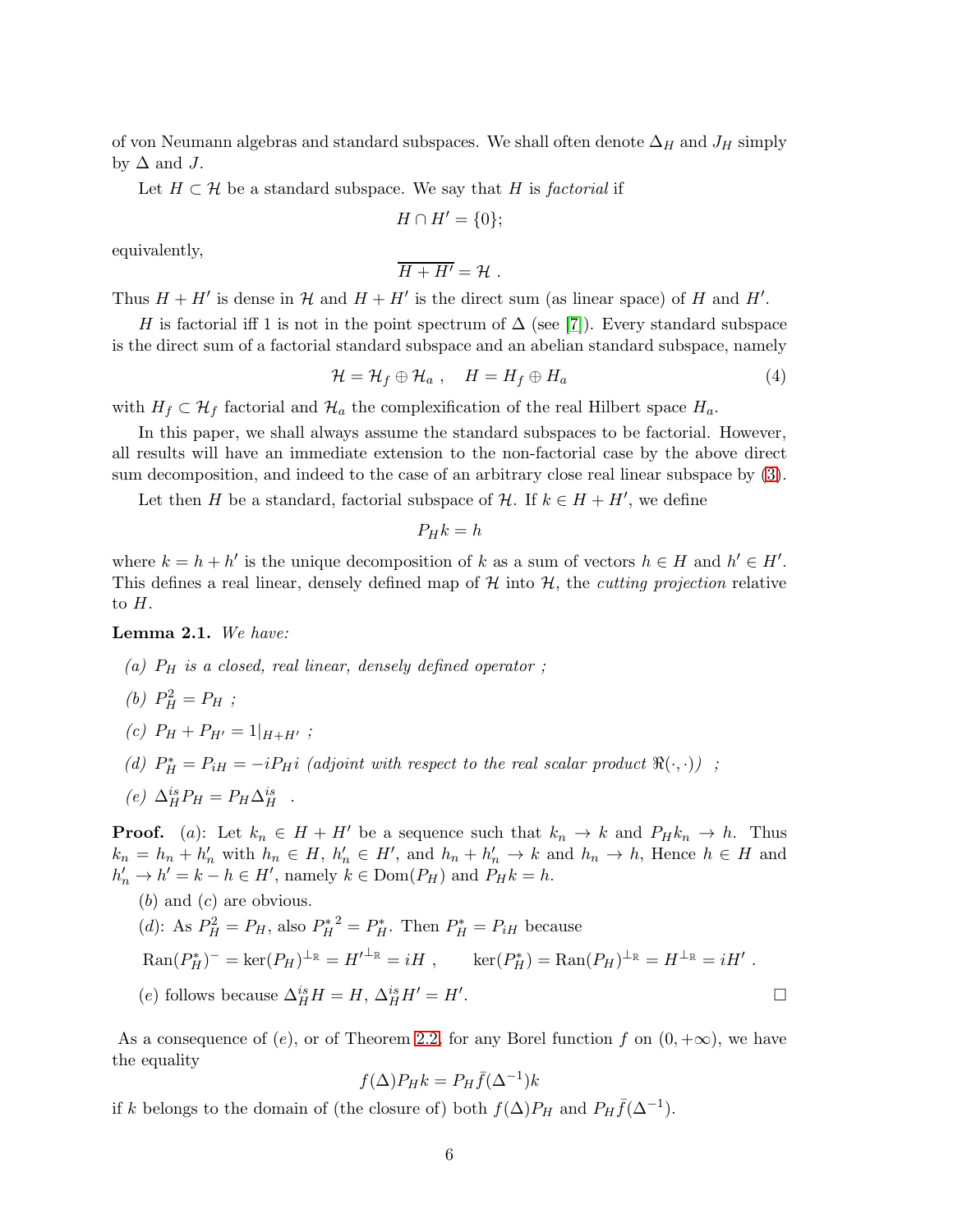#### **2.1.1** A formula for  $P_H$

Let H be a factorial standard subspace of H as above. With  $\varepsilon > 0$ , denote by  $E_{\varepsilon}$  the spectral projection of  $\Delta$  relative to the subset  $(\varepsilon, 1-\varepsilon) \cup ((1-\varepsilon)^{-1}, \varepsilon^{-1})$  of  $\mathbb{R}$ , and  $\mathcal{H}_{\varepsilon} = E_{\varepsilon} \mathcal{H}$  the corresponding spectral subspace.

By Lemma [2.1,](#page-5-0) we have

<span id="page-6-2"></span>
$$
E_{\varepsilon}H\subset H\ ,\quad E_{\varepsilon}H'\subset H'\ .\tag{5}
$$

We also consider the dense, complex linear subspace of  $H$  given by

$$
\mathcal{D}_0 \equiv \bigcup_{\varepsilon > 0} \mathcal{H}_\varepsilon \ .
$$

Let us consider the function

$$
a(\lambda) = \lambda^{-1/2} (\lambda^{-1/2} - \lambda^{1/2})^{-1}
$$
,  $b(\lambda) = (\lambda^{-1/2} - \lambda^{1/2})^{-1}$ ,  $\lambda \in (0, +\infty)$ 

and set

$$
\mathcal{D} \equiv \text{Dom}(a(\Delta)) \cap \text{Dom}(b(\Delta)) \ .
$$

Clearly,  $\mathcal{D}_0 \subset \mathcal{D}$  and  $\mathcal{D}_0$  is a core for both  $a(\Delta)$  and  $b(\Delta)$ . Since the domain of the sum of two operators is the intersection of their domains, D is the domain of the operator given by the right hand side of [\(6\)](#page-6-1).

<span id="page-6-0"></span>**Theorem 2.2.** We have  $\mathcal{D} \subset H + H'$  and

$$
P_H|_{\mathcal{D}} = \Delta^{-1/2} (\Delta^{-1/2} - \Delta^{1/2})^{-1} + J(\Delta^{-1/2} - \Delta^{1/2})^{-1} . \tag{6}
$$

Moreover,  $\mathcal{D}$  is a core for  $P_H$ , namely

<span id="page-6-1"></span>
$$
P_H = (a(\Delta) + Jb(\Delta))
$$

where the bar denotes the closure. Indeed, already  $\mathcal{D}_0$  is a core for  $P_H$ .

**Proof.** First we assume that  $0, 1 \notin sp(\Delta)$ , thus  $sp(\Delta)$  is bounded. Then both D and  $H + H'$  are equal to  $H$ . So any  $k \in H$  can be written as  $k = h + h'$ , with  $h \in H$ ,  $h' \in H'$ . Since  $J\Delta^{1/2}h = h$  and  $J\Delta^{-1/2}h' = h'$ , we have

$$
\Delta^{-1/2} (\Delta^{-1/2} - \Delta^{1/2})^{-1} h + J(\Delta^{-1/2} - \Delta^{1/2})^{-1} h
$$
  
= 
$$
\Delta^{-1/2} (\Delta^{-1/2} - \Delta^{1/2})^{-1} h - (\Delta^{-1/2} - \Delta^{1/2})^{-1} J h
$$
  
= 
$$
\Delta^{-1/2} (\Delta^{-1/2} - \Delta^{1/2})^{-1} h - (\Delta^{-1/2} - \Delta^{1/2})^{-1} \Delta^{1/2} h = h , (7)
$$

and

$$
\Delta^{-1/2} (\Delta^{-1/2} - \Delta^{1/2})^{-1} h' + J(\Delta^{-1/2} - \Delta^{1/2})^{-1} h'
$$
  
= 
$$
\Delta^{-1/2} (\Delta^{-1/2} - \Delta^{1/2})^{-1} h' - (\Delta^{-1/2} - \Delta^{1/2})^{-1} J h'
$$
  
= 
$$
\Delta^{-1/2} (\Delta^{-1/2} - \Delta^{1/2})^{-1} h' - (\Delta^{-1/2} - \Delta^{1/2})^{-1} \Delta^{-1/2} h' = 0 , \quad (8)
$$

thus [\(6\)](#page-6-1) holds true in this case.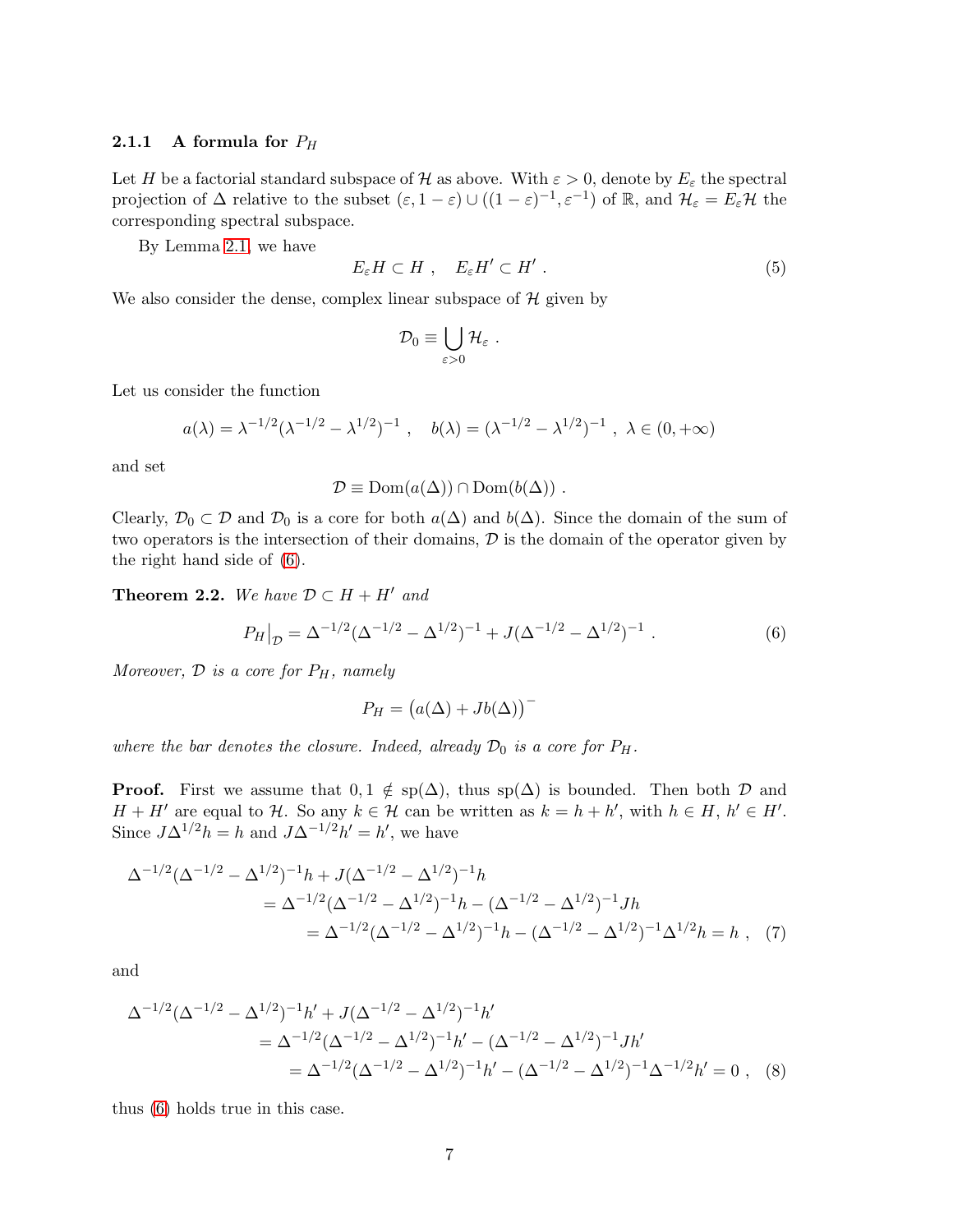Now, in the general case, we consider the orthogonal decomposition  $\mathcal{H} = \mathcal{H}_{\varepsilon} \oplus \mathcal{K}_{\varepsilon}$ , where  $\mathcal{K}_{\varepsilon} = \mathcal{H}_{\varepsilon}^{\perp}$  is the complementary spectral subspace of  $\Delta$ ; we then have a corresponding decomposition  $H = H_{\varepsilon} \oplus K_{\varepsilon}$ . As  $0, 1 \notin sp(\Delta|_{\mathcal{H}_{\varepsilon}})$ , we conclude that  $\mathcal{D}_0 \subset H + H'$  and that [\(6\)](#page-6-1) holds true with  $\mathcal{D}_0$  instead of  $\mathcal{D}$ .

Let now  $k \in \mathcal{D}$  and set  $k_{\varepsilon} = E_{\varepsilon} k \in \mathcal{H}_{\varepsilon}$ . As  $\varepsilon \to 0$ , we have  $k_{\varepsilon} \to k$  and, by the spectral theorem,

$$
a(\Delta)k_{\varepsilon} \to a(\Delta)k ,
$$
  

$$
b(\Delta)k_{\varepsilon} \to b(\Delta)k .
$$

As  $P_H$  is closed, we have  $k \in \text{Dom}(P_H) = H + H'$  and

$$
P_H k = a(\Delta)k + Jb(\Delta)k,
$$

that shows [\(6\)](#page-6-1).

Let now  $k \in H + H'$ . As  $P_H$  commutes with  $E_{\varepsilon}$ , we have that  $k_{\varepsilon} \to k$  and  $P_H k_{\varepsilon} =$  $P_H E_{\varepsilon} k = E_{\varepsilon} P_H k \to P_H k$ , showing that  $\mathcal{D}_0$  is a core for  $P_H$ .

Note that a and b are real, continuous function on  $(0, +\infty)$ , but for a singularity at  $\lambda = 1$ , with  $a(\lambda), b(\lambda) = O(\lambda^{-1})$  as  $\lambda \to 1$ .

<span id="page-7-1"></span>**Corollary 2.3.** Let  $f : (0, +\infty) \to \mathbb{C}$  be a continuous function. If  $f(\lambda) = O(\lambda)$  as  $\lambda \to 1$ , then  $\text{Ran}(f(\Delta)) \subset H + H'$ . In particular, for any  $k \in \mathcal{H}$ , we have  $k - \Delta^{is} k \in H + H'$ ,  $s \in \mathbb{R}$ and

$$
\log \Delta k \in H + H', \quad k \in \text{Dom}(\log \Delta) .
$$

**Proof.** Let  $k \in \text{Dom}(f(\Delta))$ . We have

$$
||P_Hf(\Delta)k|| \le ||a(\Delta)f(\Delta)k|| + ||b(\Delta)f(\Delta)k||
$$

and  $||a(\Delta)f(\Delta)k||, ||b(\Delta)f(\Delta)k|| < \infty$  because a and b are bounded away from the point 1 so  $a(\lambda)f(\lambda)$  and  $b(\lambda)f(\lambda)$  are continuous on  $(0, +\infty)$ ; so  $a(\lambda)f(\lambda)$ ,  $b(\lambda)f(\lambda) = O(f(\lambda))$  as  $\lambda \to 0$  or  $\lambda \to +\infty$  $\lambda \to 0$  or  $\lambda \to +\infty$ .

### 2.2 Definition of entropy of a vector

<span id="page-7-0"></span>Let H be a standard subspace of H. If  $h \in H$ , the entropy  $S_h$  of h w.r.t. H is defined in [\[16,](#page-22-3) [19\]](#page-22-4) by

$$
S_h = -(h, \log \Delta_H h) \tag{9}
$$

Here, we want to extend this definition for arbitrary vectors in  $H$ .

Let  $E(\lambda)$  be the spectral family of  $\Delta_H$ , namely

$$
\Delta_H = \int_0^{+\infty} \lambda dE(\lambda) .
$$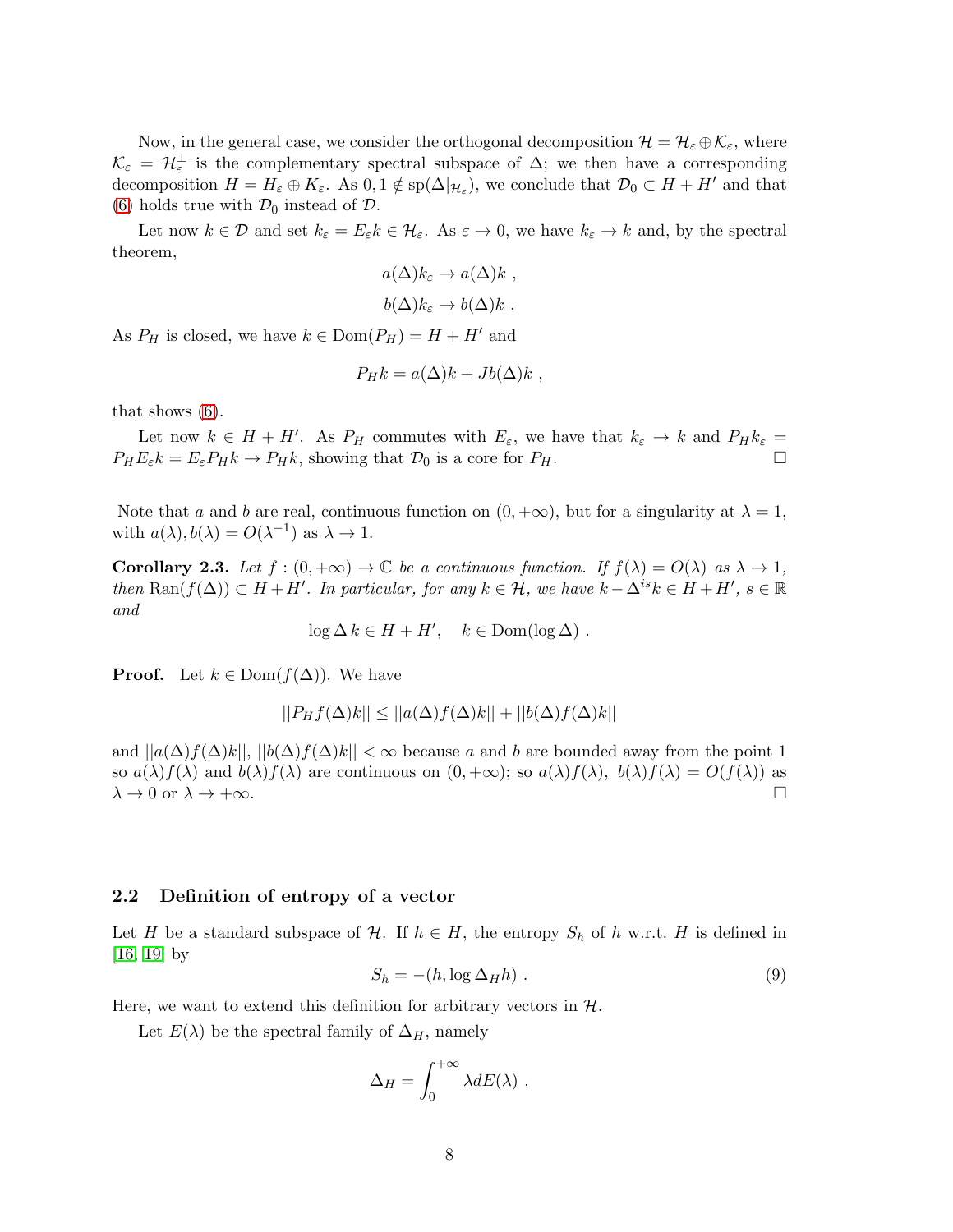If  $k \in \mathcal{H}$ , we define the *entropy*  $S_k$  of the vector k with respect to H by

<span id="page-8-1"></span>
$$
S_k = \Im(k, P_H A k) \tag{10}
$$

where  $A = i \log \Delta_H$ . Indeed  $S_k$  takes meaning for any k by defining

$$
(k, P_H Ak) \equiv i \int_0^{+\infty} a(\lambda) \log \lambda d(k, E(\lambda)k) - i \int_0^{+\infty} b(\lambda) \log \lambda d(k, JE(\lambda)k).
$$

In order to see that the above formula is well defined, note firstly that  $b(\lambda) \log \lambda$  is a bounded function, so the right integral is always finite. Secondly,  $a(\lambda) \log \lambda$  is bounded on  $(1, +\infty)$ and positive on  $(0, 1)$ .

The entropy  $S_k$  is thus finite if  $-\int_0^1 a(\lambda) \log \lambda d(k, E(\lambda)k) < \infty$ , otherwise  $S_k = +\infty$ . Indeed:

<span id="page-8-0"></span>**Proposition 2.4.** Let  $k \in \mathcal{H}$ . We have

$$
S_k < +\infty \quad \text{iff} \quad -\int_0^1 \log \lambda \, d(k, E(\lambda)k) < +\infty \ ,
$$

namely iff  $k \in \text{Dom}(\sqrt{|\log \Delta|} E_{-})$ , with  $E_{-}$  the negative spectral projection of  $\log \Delta$ .

In particular, all vectors in Dom(log  $\Delta$ ) have finite entropy.

**Proof.** The equivalence follows by the above discussion once we note that both functions  $a(\lambda)$  log  $\lambda$  and log  $\lambda$  have a finite limit as  $\lambda \to 1^-$ , and that  $a(\lambda) \to 1$  as  $\lambda \to 0^+$ .

The last assertion in the statement is a now clear consequence (it also follows from Corollary [2.3\)](#page-7-1).

We shall also set  $S_k^H = S_k$  if we need to specify the reference standard subspace H.

If H is any closed, real linear subspace of H, then the entropy  $S_k^H$  of a vector  $k \in \mathcal{H}$ with respect to  $H$  is defined by

$$
S_k^H = S^{H_f} k_f
$$

with  $k_f$  the orthogonal component of k in the factorial standard component  $H_f$  of H given by  $(3)$  and  $(4)$ .

<span id="page-8-2"></span>**Proposition 2.5.** Let H be a factorial standard subspace of H and  $k \in \mathcal{H}$ . The following hold:

- (a) If  $k = h + h'$ , with  $h \in H$  and  $h' \in H'$ , then  $S_k = -(h, \log \Delta h)$  (cf. Def. [9\)](#page-7-0);
- (b)  $S_k = (k, iP_H i \log \Delta k) = -(k, P_H^* \log \Delta k)$ ;
- (c)  $S_k \geq 0$  and  $S_k = 0$  iff  $k \in H'$ ;
- (d) If  $\mathcal{H} = \mathcal{H}_1 \oplus \mathcal{H}_2$  with  $H = H_1 \oplus H_2$ , and  $k = k_1 \oplus k_2$ , then  $S_k^H = S_{k_1}^{H_1}$  $s^{H_1}_{k_1}+S^{H_2}_{k_2}$  $\frac{H_2}{k_2}$ , in  $particular S^{H_1}_{k_1}$  $s_{k_1}^{H_1} = S_{k_1}^H;$
- (e)  $S_k = \lim_{\varepsilon \to 0^+} S_{k_\varepsilon}$ ; here  $S_{k_\varepsilon} < +\infty$  and  $S_{k_\varepsilon}$  is non-decreasing as  $\varepsilon \searrow 0$ ;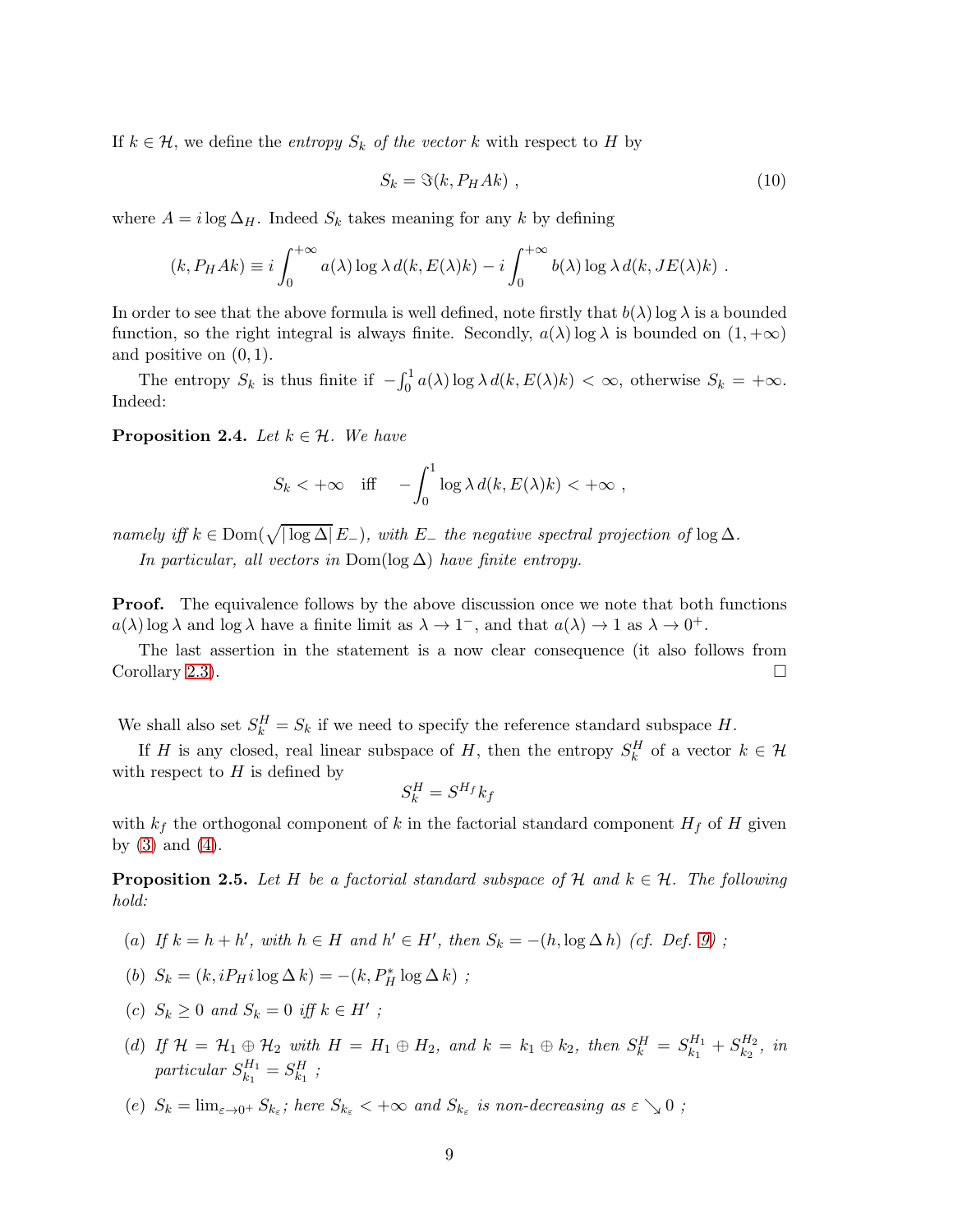- (f)  $S_k = \lim_{s \to 0} (k, i P_H(\Delta^{is} k k))/s = \lim_{s \to 0} \Im(k, P_H(\Delta^{is} k k))/s$ ;
- (g) If  $k_n \to k$  in the graph norm of  $\sqrt{|\log \Delta|} E_-,$  then  $S_{k_n} \to S_k$ .

**Proof.** (a), case  $k \in \text{Dom}(\log \Delta)$ ,  $k \in \text{Dom}(P_H)$ : In this case  $k = h + h'$ , with  $h \in H$  and  $h' \in H'$  and both h and h' in  $Dom(log \Delta)$ . Thus

$$
S_k = \Im(k, P_H Ak) = \Im(h + h', P_H A(h + h'))
$$
  
=  $\Im(h + h', Ah) = \Im(h, Ah) = -(h, \log \Delta h)$ . (11)

<span id="page-9-0"></span>We then have

<span id="page-9-1"></span>
$$
S_k \ge 0 \tag{12}
$$

indeed, in order to check [\(12\)](#page-9-0), we may assume  $||h|| = 1$  so, if  $E(\lambda)$  is the spectral family of  $\Delta$ , we have

$$
(h, \log \Delta h) = \int \log(\lambda) d(h, E(\lambda)h) \leq -\log \left( \int d(h, E(\lambda)h) \right) = \log ||h||^2 = 0,
$$

by Jensen's inequality as log is a concave function.

 $(d)$  is obvious.

(e):  $S_{k_{\varepsilon}}$  is finite because the restrictions of  $P_H$  and  $\log \Delta$  to  $\mathcal{H}_{\varepsilon}$  are bounded, and  $S_{k_{\varepsilon}} \to S_k$  as  $\varepsilon \to 0^+$  by the spectral theorem. Moreover  $S_{k_{\varepsilon}} \geq 0$  by [\(12\)](#page-9-0) and Theorem [6.](#page-6-1) Thus  $S_{k_{\varepsilon}}$  increases to  $S_k$  by (d).

(c):  $S_k \ge 0$  by (e) and the positivity of  $S_{k_{\varepsilon}}$  [\(12\)](#page-9-0). Suppose  $S_k = 0$ , then  $S_{k_{\varepsilon}} = 0$ . By (a) and the strict positivity in [\(9\)](#page-7-0), we then have  $k_{\varepsilon} \in H'$ , thus  $k \in H'$ .

(*a*), general case, now follows as  $S_k = \lim_{\varepsilon \to 0^+} S_{k_\varepsilon}$ .

(b): The first equality is the statement that  $(k, iP_H i \log \Delta k)$  is real if finite. Now,  $(k_{\varepsilon}, iP_H i \log \Delta k_{\varepsilon})$  is real by [\(11\)](#page-9-1), hence  $(k, iP_H i \log \Delta k)$  is real or infinite by  $(e)$ .

 $(f)$ : We assume that  $S_k$  is finite. By Lemma [2.4,](#page-8-0) it suffices to show that

$$
\lim_{s \to 0} i(k, E - a(\Delta)(\Delta^{is}k - k))/s = -(k, E - a(\Delta) \log \Delta k),
$$

with  $E_-\,$  the negative spectral projection of log  $\Delta$ , thus that

$$
\lim_{s \to 0} \int_0^1 i \frac{(1 - \lambda^{is})}{s} a(\lambda) d(k, E(\lambda)k) = \int_0^1 \log \lambda a(\lambda) d(k, E(\lambda)k) ,
$$

that can be checked in Fourier transform as the measure on  $\mu$  on R given by  $d\mu(x)$  =  $a(e^x)d(k, E(e^x)k)$  on  $(-\infty, 0)$  and zero on  $[0, +\infty)$  is finite and also  $\int x d\mu(x)$  is finite, so  $\hat{\mu}$ is differentiable. The case of infinite  $S_k$  follows by similar reasoning by using Fatou's lemma.

(q) follows by Proposition [2.4](#page-8-0) and preceding comments.  $\square$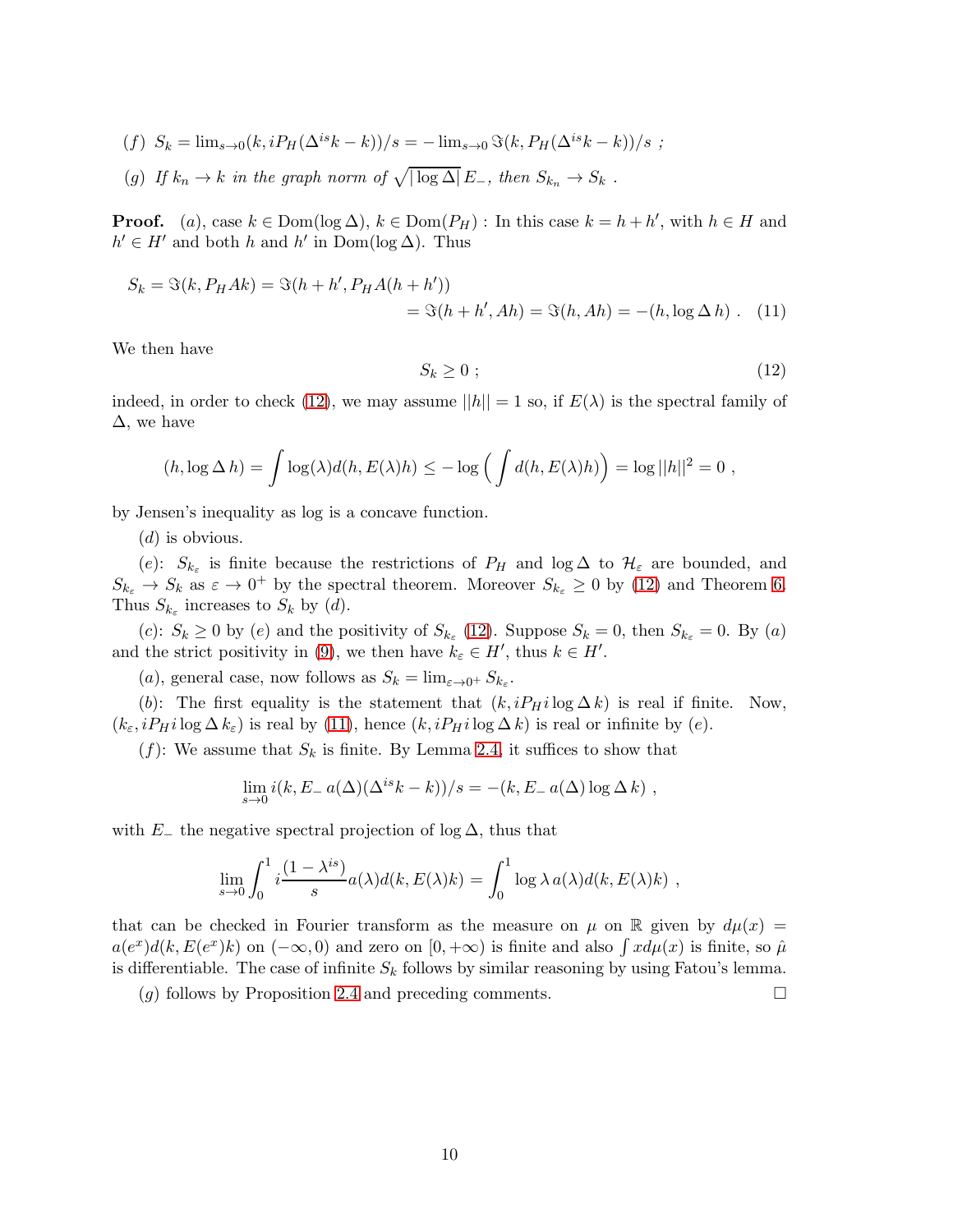# 3 Entropy of Klein-Gordon waves

We now apply the results in the previous section to compute the entropy of a wave, a solution of the Klein-Gordon equation as will be soon defined, relative to a wedge region  $W$ , namely the causally complete spacetime region associated with a half-space at a fixed time.

As is well known, the space of waves carries a natural symplectic form and is embedded in the quantum one-particle Hilbert space  $\mathcal{H}$ . For every spacetime region  $O$ , we then have the standard subspace  $H(O)$  generated by particle vector states localised in O, and we are aimed to compute the entropy of a wave vector with respect to  $H(W)$ . Here W is a wedge region in the Minkowski spacetime, we choose a fixed wedge

$$
W = \{x \in \mathbb{R}^{d+1} : x_1 > |x_0|\};
$$

all other wedges are Poincaré translated of  $W$ .

The Bisognano-Wichmann theorem [\[2\]](#page-21-3) gives

$$
\Delta_{H(W)}^{-is} = U_W(2\pi s) ,
$$

where  $U_W$  is the one-parameter unitary group on  $\mathcal H$  associated with boosts that preserve W. As a consequence

$$
H(W)' = H(W') ,
$$

where  $W'$  is spacelike complement of  $W$ .

#### 3.1 Explicit expression for the entropy

We now compute explicitly the entropy of a QFT particle state in the case of the quantum free neutral Boson field given by real (generalized) solutions of the Klein-Gordon equation, see [\[12\]](#page-22-6).

Let  $\Phi \in \mathcal{S}'(\mathbb{R}^{d+1})$  be a solution of the Klein-Gordon equation, namely  $\Phi$  is a tempered distribution and

$$
(\Box + m^2)\Phi = 0
$$

where  $\Box = \partial_0^2 - \partial_1^2 - \cdots - \partial_d^2$ . Then, the Fourier transform  $\hat{\Phi}$  is supported in  $\mathfrak{H}_m \cup -\mathfrak{H}_m$ , where  $\mathfrak{H}_m = \{p : p^2 + m^2 = 0, p_0 \ge 0\}$  is the positive Lorentz hyperboloid. If  $\Phi$  is real, then  $\hat{\Phi}(-p) = \hat{\Phi}(p)$ , so  $\hat{\Phi}$  is determined by its restriction to  $\mathfrak{H}_m$ .

As is known, if  $f, g$  are real, smooth functions on  $\mathbb{R}^d$  with compact support, there is a unique smooth real solution  $\Phi$ , on  $\mathbb{R}^{d+1}$ , of the Klein-Gordon equation  $(\Box + m^2)\Phi = 0$  with Cauchy data  $\Phi|_{x_0=0} = f$ ,  $\Phi'|_{x_0=0} = g$ , where the prime denotes the time derivative  $\partial_0$ . It can be easily seen that  $\hat{\Phi}|_{\mathfrak{H}_m} \in L^2(\mathfrak{H}_m, d\Omega_m)$ .

We shall denote by  $\mathcal T$  the real linear space of all real solutions of the Klein-Gordon equation  $\Phi$  that are real smooth functions with compactly supported Cauchy data. We shall also say that  $\Phi$  is a *wave* if  $\Phi \in \mathcal{T}$ .

Given  $\Phi \in \mathcal{T}$ , we then have a vector  $[\Phi]$  in the Hilbert space  $\mathcal{H} = L^2(\mathfrak{H}_m, d\Omega_m)$ ,

<span id="page-10-0"></span>
$$
[\Phi] = \sqrt{2\pi} \hat{\Phi}|_{\mathfrak{H}_m} ; \qquad (13)
$$

these vectors form a real linear, total subset of  $\mathcal{H} \equiv L^2(\mathfrak{H}_m, d\Omega_m)$ .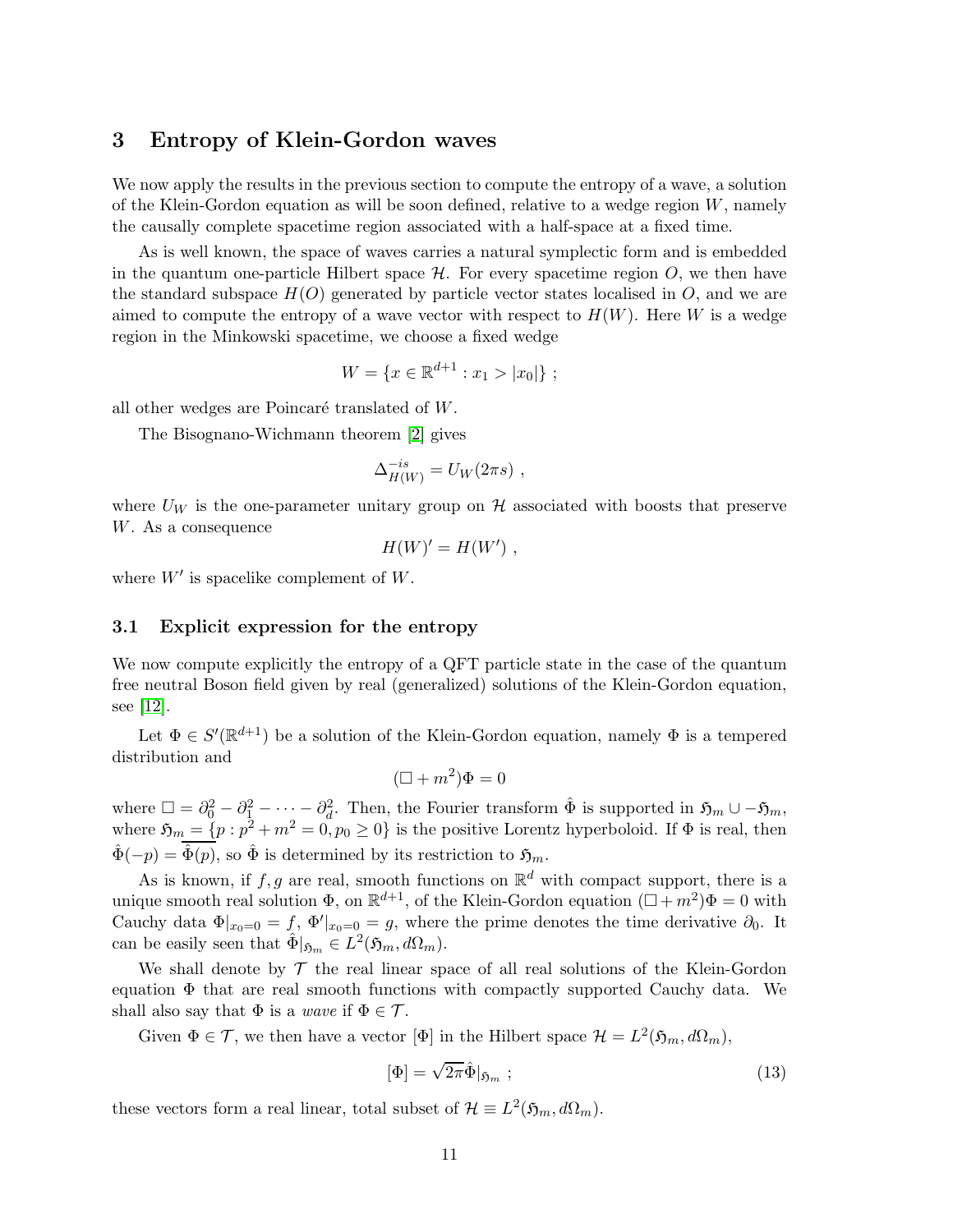Denote by  $\Phi^{\pm}$  the positive/negative frequency wave associated with  $\Phi \in \mathcal{T}$ , namely  $\Phi = \Phi^+ + \Phi^-$  where  $\hat{\Phi}^{\pm} = \hat{\Phi}$  on  $\pm \mathfrak{H}_m$  and  $\hat{\Phi}^{\pm} = 0$  on  $\mp \mathfrak{H}_m$ . As  $\Phi$  is real, we have

$$
\hat{\Phi}^-(p) = \overline{\hat{\Phi}^+(-p)}, \quad \Phi \in \mathcal{T},
$$

thus the map  $\Phi \mapsto [\Phi]$  is one-to-one.

The one-particle scalar product between the waves  $\Phi, \Psi \in \mathcal{T}$ , given by

$$
([\Phi],[\Psi]) = \int_{\mathfrak{H}_m} \overline{\hat{\Phi}(p)} \hat{\Psi}(p) d\Omega_m(p) ,
$$

is equal to

$$
([\Phi],[\Psi]) = i \int_{x_0=\lambda} (\Psi^+ \partial_0 \bar{\Phi}^+ - \bar{\Phi}^+ \partial_0 \Psi^+) dx
$$

and is independent of the choice of the constant time integration hyperplane  $x_0 = \lambda$ . We have

$$
\overline{([\Phi],[\Psi])} = -\int_{-\mathfrak{H}_m} \overline{\hat{\Phi}(p)} \hat{\Psi}(p) d\Omega_m(p)
$$

and

$$
2i\Im([\Phi],[\Psi]) = ([\Phi],[\Psi]) - \overline{([\Phi],[\Psi])} = \int_{\mathfrak{H}_m \cup -\mathfrak{H}_m} \overline{\hat{\Phi}(p)} \hat{\Psi}(p) d\Omega_m(p)
$$

so, as  $\Phi, \Psi$  are real, we have

<span id="page-11-0"></span>
$$
\Im([\Phi],[\Psi]) = \frac{1}{2} \int_{x_0=\lambda} (\Psi \Phi' - \Phi \Psi') dx , \qquad (14)
$$

where we denote also by  $\Phi'$  the time derivative  $\partial_0\Phi$  of  $\Phi$ . We also denote by  $\Phi_\lambda$ ,  $\Phi'_\lambda$  the associated Cauchy data at time  $\lambda$ 

$$
\Phi_{\lambda}(\mathbf{x}) = \Phi(x_0, \mathbf{x})|_{x_0 = \lambda}, \quad \Phi'_{\lambda}(\mathbf{x}) = \partial_0 \Phi(x_0, \mathbf{x})|_{x_0 = \lambda}.
$$

Let  $O \in \mathbb{R}^{d+1}$  be a spacetime region. We define the closed, real Hilbert subspace  $H(O)$ generated by  $[f]$  as f runs in the smooth, real functions on  $\mathbb{R}^{d+1}$  compactly supported in  $O.$  Here [*f*] denotes the vector  $\sqrt{2\pi} \hat{f}|_{\mathfrak{H}_m} \in \mathcal{H}$ .

Later we shall consider more general solutions of the Klein-Gordon equation that give vectors in H by [\(13\)](#page-10-0). Denote by  $\bar{\mathcal{T}}$  the space of real, tempered distributions  $\Phi \in S'(\mathbb{R}^{d+1})$ whose Fourier transform  $\Phi$  has the form

$$
\hat{\Phi}(p) = C(p)\delta(p^2 - m^2) ,
$$

with C a Borel function on  $\mathfrak{H}_m \cup -\mathfrak{H}_m$  with  $\int_{\mathfrak{H}_m} |C(p)|^2 \delta(p^2 - m^2) dp < \infty$ . As  $\Phi$  is real,  $C(-p) = \overline{C(p)}$ , so C is determined of  $\mathfrak{H}_m$ . Clearly, the map [\(13\)](#page-10-0) gives a real linear bijection of  $\overline{\mathcal{T}}$  into H. The inverse map takes  $C(p)$  on  $\mathfrak{H}_m$ , extends it to  $\mathfrak{H}_m$  by  $C(-p) = \overline{C(p)}$  and Fourier anti-transforms it (apart from a  $(2\pi)^{-1/2}$  factor).

If  $\Phi \in \overline{\mathcal{T}}$ , the Cauchy data  $\Phi_0 = \Phi|_{x_0=0}$  and  $\Phi'_0 = \Phi'|_{x_0=0}$  are defined by Fourier anti-transform

$$
\Phi_0(\mathbf{x}) = \frac{1}{2} \Re \int C(\omega(\mathbf{p}), \mathbf{p}) e^{i\mathbf{x} \cdot \mathbf{p}} \frac{d\mathbf{p}}{\omega(\mathbf{p})} , \quad \Phi'_0(\mathbf{x}) = \frac{1}{2} \Im \int C(\omega(\mathbf{p}), \mathbf{p}) e^{i\mathbf{x} \cdot \mathbf{p}} d\mathbf{p} ,
$$

with  $\omega(\mathbf{p}) = \sqrt{\mathbf{p}^2 + m^2}$ . So  $\Phi_0$  and  $\Phi'_0$  naturally give vectors in  $\mathcal{H}$ .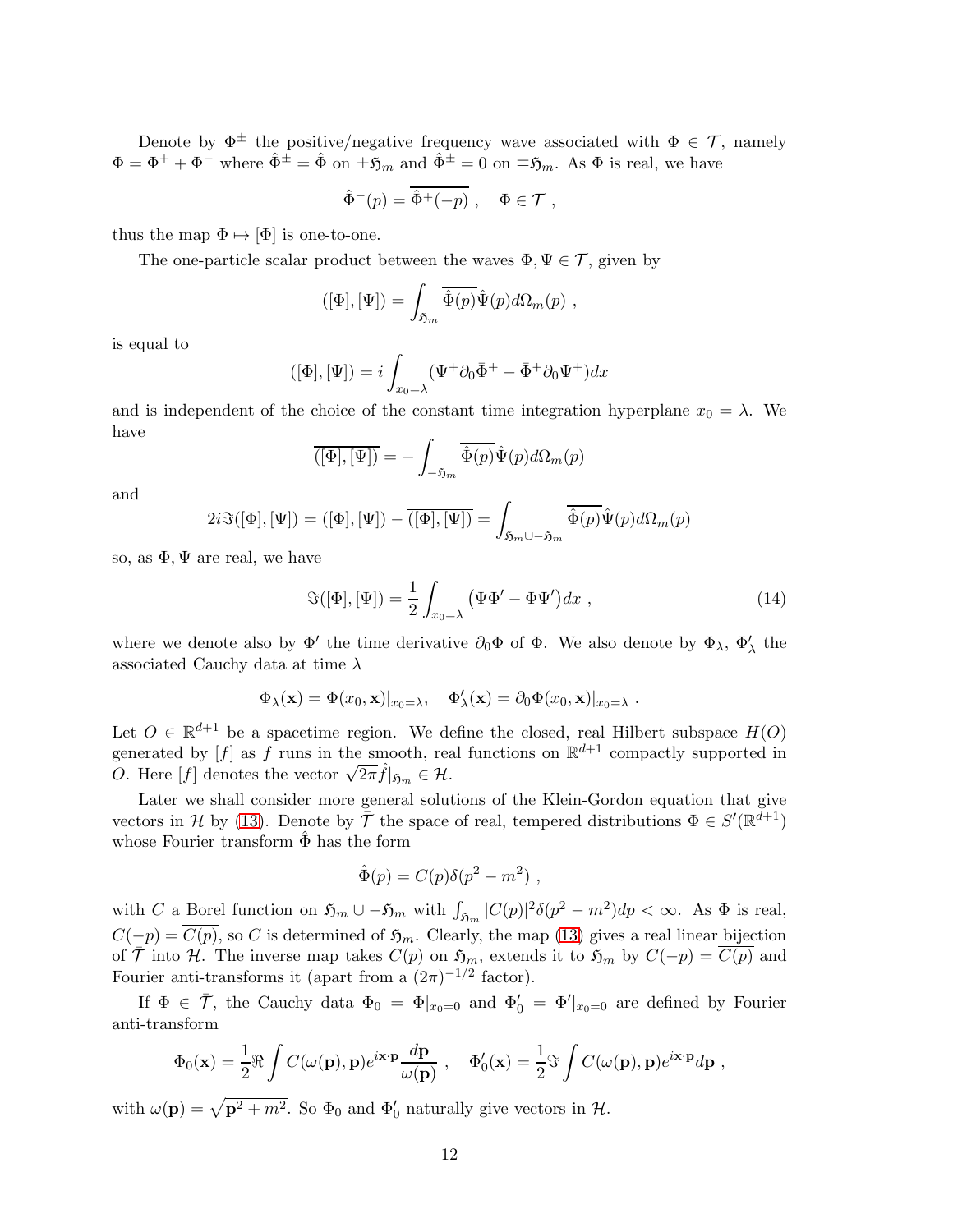<span id="page-12-0"></span>**Proposition 3.1.** If  $\Phi \in \overline{\mathcal{T}}$ ,  $[\Phi]$  belongs to  $H(W)$  if and only if both  $\text{supp}(\Phi_0)$  and  $\text{supp}(\Phi'_0)$ are contained in half-space  $x_1 \geq 0$ .

**Proof.** Let f be a real, smooth function on  $\mathbb{R}^d$  with supp $(f) \subset W'$ . With  $D \in S'(\mathbb{R}^{d+1})$  the commutator function, namely  $\hat{D}(p) = \pm \delta(p^2 - m^2)$  if  $\pm p_0 \ge 0$ , the convolution  $f \star D \in \mathcal{T}$ and  $[f * D] \in H(W')$ . As  $\hat{D}(p) = 0$  if  $p^2 < 0$ , the Cauchy data  $(f * D)_0$ ,  $(f * D)'_0$  are supported in  $x_1 \leq 0$ . As vectors  $[f \star D]$  of this form are dense in  $H(W')$ , it follows that  $[\Phi] \in \mathcal{T}$  belongs to  $H(W)$  iff  $\Im([\Phi], [\Psi]) = 0$  for all such  $\Psi$ , thus iff the Cauchy data of  $\Phi$ are supported in  $x_1 \geq 0$  by [\(14\)](#page-11-0).

Therefore

$$
A[\Phi] = 2\pi [\partial^W \Phi] , \quad \Phi \in \mathcal{T} .
$$

Here  $A = i \log \Delta_{H(W)}$  and  $\partial^W = x_0 \partial_1 + x_1 \partial_0$ .

By Prop. [2.4,](#page-8-0) every  $\Phi \in \mathcal{T}$  has finite entropy w.r.t.  $H(W)$  because  $[\Phi] \in \text{Dom}(\log \Delta_{H(W)})$ . If F is a function on  $\mathbb{R}^d$ , we denote by  $F^+$  the function  $F^+(\mathbf{x}) = F(\mathbf{x})$  if  $x_1 \geq 0$  and  $F^+({\bf x}) = 0$  if  $x_1 < 0$ .

<span id="page-12-1"></span>**Proposition 3.2.** Let  $\Phi \in \mathcal{T}$  and  $H = H(W)$  and set  $\Psi = \partial^W \Phi$ . Then  $[\Psi] \in H + H'$  and  $P_H[\Psi]$  is the vector in H corresponding to the wave with Cauchy data  $\Psi_0^+$ ,  $\Psi_0'$ + .

**Proof.** We have  $2\pi[\partial^W \Phi] = i \log \Delta[\Phi]$ , so  $[\Psi]$  is in the domain of  $\log \Delta$  and  $[\Psi] \in H + H'$ by Cor. [2.3.](#page-7-1) By Prop. [3.1](#page-12-0) we then have  $\Psi = \Psi^+ + \Psi^-$  with  $\Psi^{\pm} \in \overline{\mathcal{T}}, \Psi^+ \in H(W)$ ,  $\Psi^{-} \in H(W')$ . We have  $P_{H}[\Psi] = [\Psi^{+}]$ . As discussed,  $\Psi_{0}^{\pm}$ ; we have  $\Psi_{0}^{\pm}$  $'$  give vectors in  $\mathcal{H}$ and  $\Psi_0 = \Psi_0^+ + \Psi_0^-$  and  $\Psi_0' = \Psi_0^{+'} + \Psi_0^-$ ′.<br>.

If  $\Phi \in \mathcal{T}$ , we shall denote the entropy  $S_{[\Phi]}$  of the vector  $[\Phi]$  simply by  $S_{\Phi}$ .

<span id="page-12-2"></span>**Lemma 3.3.** Let  $\Phi \in \mathcal{T}$  be a real, smooth wave,  $(\Box + m^2)\Phi = 0$  with Cauchy data  $\Phi_0 =$  $f, \Phi'_0 = g$ . Then

$$
S_{\Phi} = S_{\Gamma} + S_{\Lambda} ,
$$

where  $\Gamma$  and  $\Lambda$  denote the waves Cauchy data respectively  $\Gamma_0 = f$ ,  $\Gamma'_0 = 0$  and  $\Lambda_0 = 0$ ,  $\Lambda'_0 = g.$ 

Proof. We have

$$
\frac{1}{2\pi}S_{\Phi} = \Im(\Phi, P_H A \Phi) = \Im(\Gamma + \Lambda, P_H A (\Gamma + \Lambda))
$$
  
=  $\Im(\Gamma, P_H A \Gamma) + \Im(\Lambda, P_H A \Lambda) + \Im(\Gamma, P_H A \Lambda) + \Im(\Lambda, P_H A \Gamma)$   
=  $\frac{1}{2\pi}S_{\Gamma} + \frac{1}{2\pi}S_{\Lambda} + \Im(\Gamma, P_H A \Lambda) + \Im(\Lambda, P_H A \Gamma)$ , (15)

so we have to show that  $\Im(\Gamma, P_H A \Lambda) + \Im(\Lambda, P_H A \Gamma) = 0$ . Now

$$
(\partial^W \Lambda)' = (x_0 \partial_1 \Lambda + x_1 \partial_0 \Lambda)' = \partial_1 \Lambda + x_0 \partial_1 \Lambda' + x_1 \Lambda'' = \partial_1 \Lambda + x_0 \partial_1 \Lambda' + x_1 (\Delta + m^2) \Lambda
$$

thus  $(\partial^W \Lambda)'|_{x_0=0} = 0$ . We also have

$$
(\partial_0^W \Gamma)|_{x_0} = (x_0 \partial_1 \Gamma + x_1 \partial_0 \Gamma)|_0 = 0
$$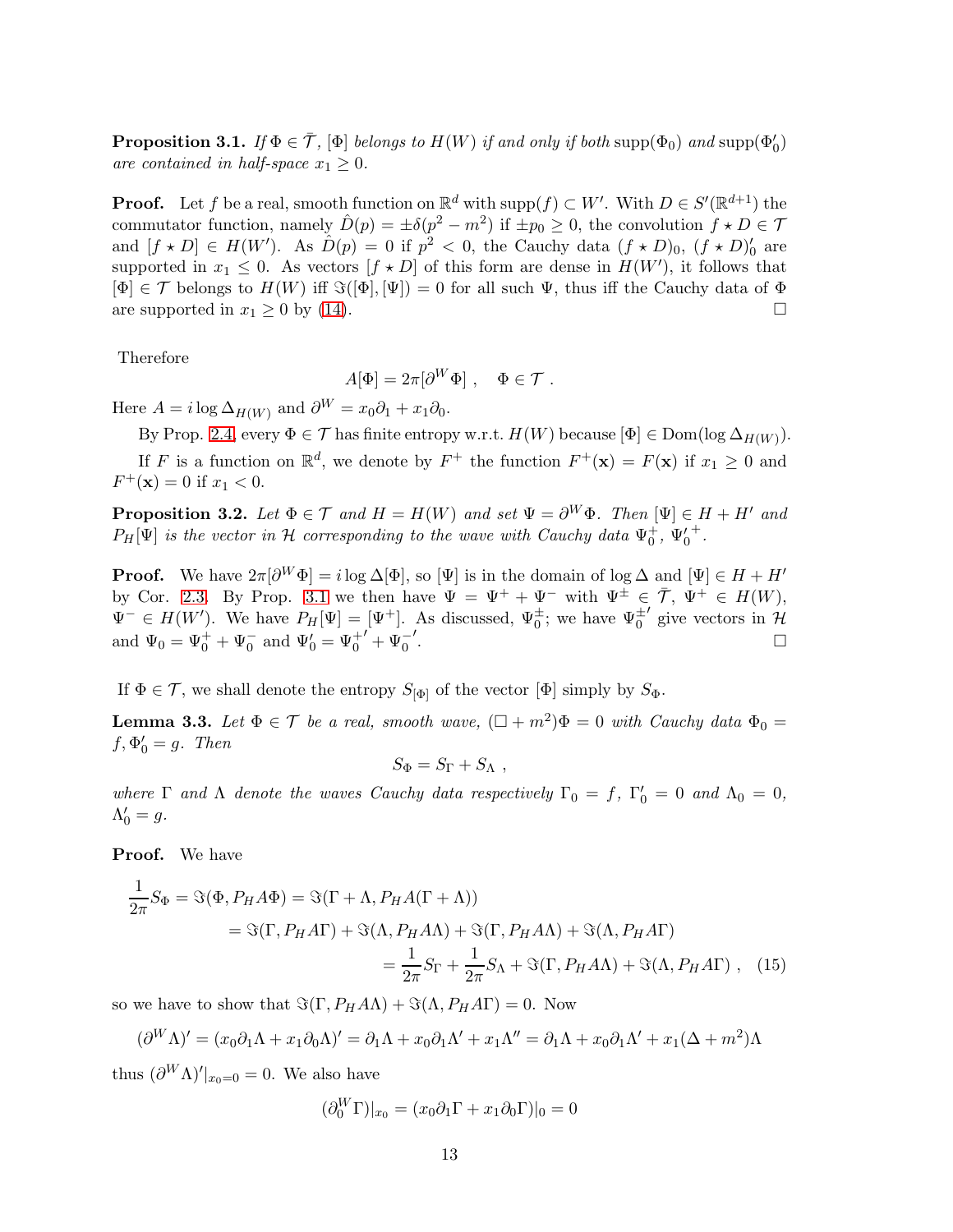so

$$
\Im(\Gamma, P_H A \Lambda) = \int_{x_0 = 0, x_1 \ge 0} \Gamma' \partial^W \Lambda - (\partial^W \Lambda)' \Gamma = 0
$$

and similarly  $\Im(\Lambda, P_H A \Gamma) = 0$ .

With  $\lambda \geq 0$ , we shall denote by  $W_{\lambda}$  the null translated wedge  $W_{\lambda} = W + \lambda v$ , with  $v = (1, 1, 0 \cdots, 0)$ . Then

**Proposition 3.4.** Let  $\Phi \in S(\mathbb{R}^{d+1})$  be a real, smooth wave,  $(\Box + m^2)\Phi = 0$ . The entropy of  $[\Phi]$  w.r.t.  $H(W_\lambda)$  is given by

<span id="page-13-0"></span>
$$
S_{\Phi}(\lambda) = \pi \int_{x_0 = \lambda, x_1 \ge \lambda} \left( \Psi \Phi' - \Phi \Psi' \right) dx , \qquad (16)
$$

with  $\Psi = \partial^{W_{\lambda}} \Phi$ ,  $\partial^{W_{\lambda}} = (x_0 - \lambda)\partial_1 + (x_1 - \lambda)\partial_0$  and  $\Phi' = \partial_0 \Phi$ .

**Proof.** Formula [\(16\)](#page-13-0) follows the definition [\(10\)](#page-8-1) and Prop. [3.2](#page-12-1) if  $\lambda = 0$ . The general case is then immediate by translating  $\Phi$ .

We shall consider the *energy density* of the wave  $\Phi$ ,

$$
T_{00}(x) = \frac{1}{2} (\Phi'^2(x) + |\nabla \Phi(x)|^2 + m^2 \Phi^2(x))
$$

with  $\nabla$  the gradient in the space variables (see next section for the full definition of the stress-energy tensor).

<span id="page-13-3"></span>**Theorem 3.5.** Let  $\Phi \in \mathcal{T}$  be a real Klein-Gordon wave. The entropy  $S_{\Phi}(\lambda)$  of  $[\Phi]$  w.r.t. the wedge region  $W_{\lambda}$  is given by

$$
S_{\Phi}(\lambda) = 2\pi \int_{x_0 = \lambda, x_1 \ge \lambda} (x_1 - \lambda) T_{00} dx . \qquad (17)
$$

**Proof.** Let's calculate [\(16\)](#page-13-0). First we assume  $\Phi_{\lambda} = 0$ . Then

$$
S_{\Phi}(\lambda) = \pi \int_{x_0 = \lambda, x_1 \ge \lambda} \Phi' \Psi dx
$$
  
=  $\pi \int_{x_0 = \lambda, x_1 \ge \lambda} \Phi'((x_0 - \lambda)\partial_1 \Phi + (x_1 - \lambda)\Phi') dx = \pi \int_{x_0 = \lambda, x_1 \ge \lambda} (x_1 - \lambda)\Phi'^2(x) dx$ . (18)

Now we assume instead that  $\Phi'_{\lambda} = 0$ . Then

$$
S_{\Phi}(\lambda) = -\pi \int_{x_0 = \lambda, x_1 \ge \lambda} \Phi \Psi' dx = -\pi \int_{x_0 = \lambda, x_1 \ge \lambda} \Phi \partial_0 \left( (x_0 - \lambda) \partial_1 \Phi + (x_1 - \lambda) \Phi' \right) dx
$$
  
\n
$$
= -\pi \int_{x_0 = \lambda, x_1 \ge \lambda} \Phi \partial_1 \Phi dx - \pi \int_{x_0 = \lambda, x_1 \ge \lambda} (x_1 - \lambda) \Phi \partial_0^2 \Phi dx
$$
  
\n
$$
= \frac{\pi}{2} \int_{x_0 = \lambda, x_1 = \lambda} \Phi^2 dx - \pi \int_{x_0 = \lambda, x_1 \ge \lambda} (x_1 - \lambda) \Phi \left( \Delta + m^2 \right) \Phi dx
$$
  
\n
$$
= \pi \int_{x_0 = \lambda, x_1 \ge \lambda} (x_1 - \lambda) \left( |\nabla \Phi|^2 + m^2 \Phi^2 \right) dx . \quad (19)
$$

The theorem then follows by Lemma [3.3](#page-12-2) and [\(18\)](#page-13-1), [\(19\)](#page-13-2).  $\Box$ 

<span id="page-13-2"></span><span id="page-13-1"></span>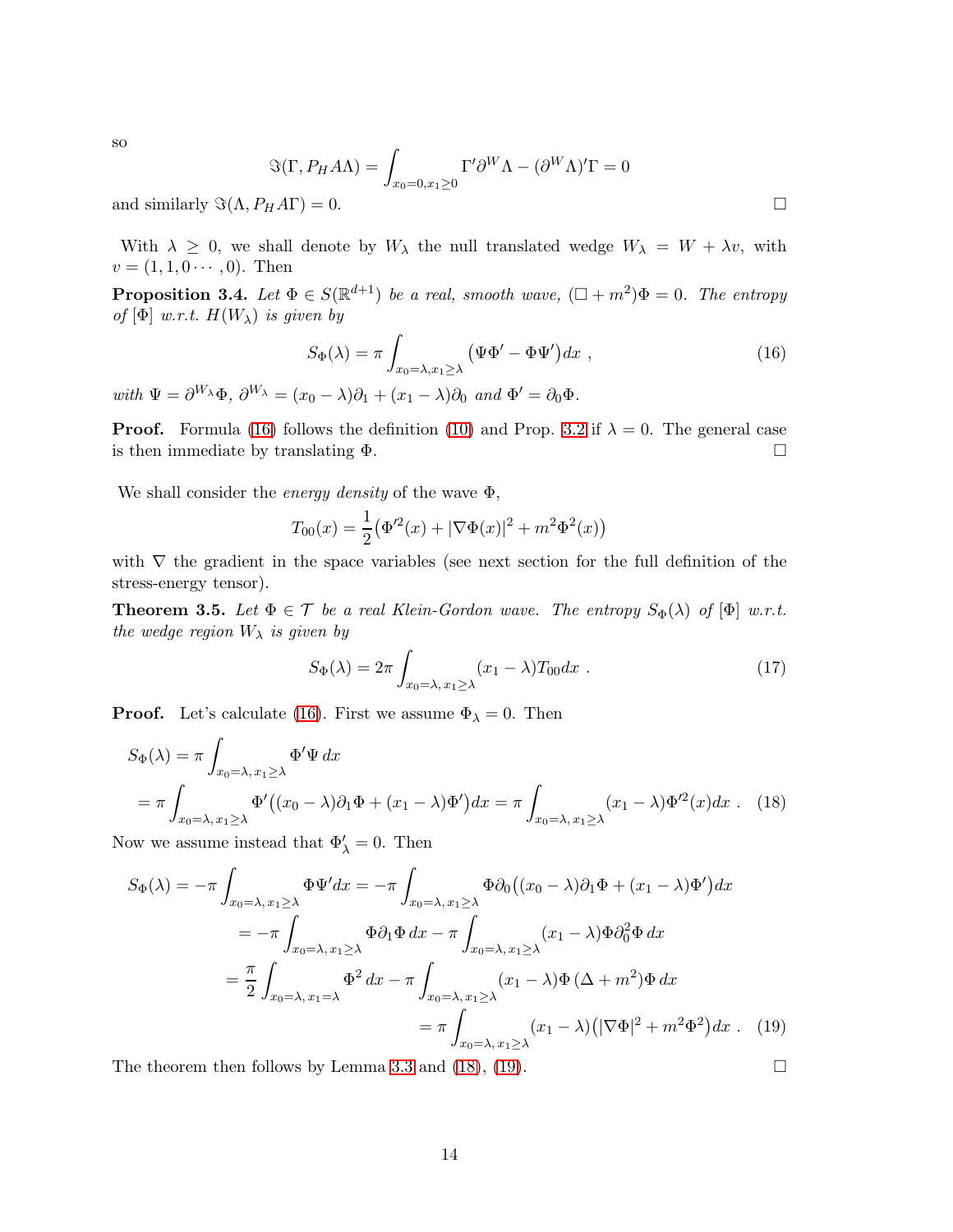#### 3.2 Entropy, energy-momentum and QNEC inequality

Let g be the Lorentz metric, i.e. g is the diagonal matrix with diagonal entries  $1, -1, \ldots, -1$ . In this section is convenient to use standard tensor notation, in particular  $\partial^{\mu}$  is the partial derivative with respect to  $x_{\mu}$  and  $\partial_{\mu} = \sum_{\nu=0}^{d} g_{\mu\nu} \partial^{\nu}$ .

Let  $\Phi \in \mathcal{T}$ , namely  $\Phi$  is a real smooth solution of the Klein-Gordon equation with compactly supported Cauchy data. The classical stress-energy density tensor  $T = (T_{\mu\nu})$ associated with  $\Phi$  is given by

$$
T_{\mu\nu} = \partial_{\mu}\Phi\,\partial_{\nu}\Phi - g_{\mu\nu}\mathcal{L} ,
$$

where  $\mathcal{L} = \frac{1}{2}$  $\frac{1}{2} \left( \sum_{\mu,\nu=0}^d g^{\mu\nu} \partial_\mu \Phi \partial_\nu \Phi - m^2 \Phi^2 \right)$  is the Lagrangian density. In particular

$$
T_{00} = \frac{1}{2} \left( \sum_{\mu=0}^{d} (\partial_{\mu} \Phi)^{2} + m^{2} \Phi^{2} \right) ,
$$
  

$$
T_{0l} = \partial_{0} \Phi \partial_{l} \Phi , \quad l = 1, 2, ..., d .
$$

 $T_{0l}$  is the energy-momentum flux across the  $x_l = 0$  time-zero surface,  $l = 1, 2, \ldots d$ .

With  $v \in \mathbb{R}^{d+1}$ , consider the energy-momentum in the *v*-direction

<span id="page-14-0"></span>
$$
\langle v, Tv \rangle \equiv \sum_{\mu,\nu=0}^{d} T^{\mu\nu} v_{\nu} v_{\mu} .
$$

Clearly  $T_{00} = \langle e_0, Te_0 \rangle \ge 0$ , where  $e_0$  the time-like vector  $e_0 = (1, 0, \ldots 0)$ . By Lorentz covariance, we then have

$$
\langle v, Tv \rangle \ge 0 \tag{20}
$$

for all time-like vectors  $v$ , hence for all light-like vectors  $v$  (classical null energy condition).

The continuity equation holds

<span id="page-14-1"></span>
$$
\sum_{\mu=0}^{d} \partial_{\mu} T^{\mu\nu} = 0 , \qquad (21)
$$

therefore

$$
\int_{x_0=0, x_1\geq 0} \partial_0 T^{0\nu} dx = -\sum_{k=1}^d \int_{x_0=0, x_1\geq 0} \partial_k T^{k\nu} dx = -\int_{x_0=0, x_1=0} T^{1\nu} dx.
$$

<span id="page-14-2"></span>**Theorem 3.6.** Let  $\Phi \in \mathcal{T}$ . We have:

$$
\frac{d}{d\lambda}S_{\Phi}(\lambda) = -2\pi \int_{x_0 = \lambda, x_1 \ge \lambda} T^{00} + T^{10} dx ,
$$

$$
\frac{d^2}{d\lambda^2}S_{\Phi}(\lambda) = 2\pi \int_{x_0 = \lambda, x_1 = \lambda} \langle v, Tv \rangle dx ,
$$

where v is the light-like vector  $v = (1, 1, 0, \ldots, 0)$ . In particular, the inequality

$$
\frac{d^2}{d\lambda^2}S_{\Phi}(\lambda)\geq 0
$$

holds true by  $(20)$ .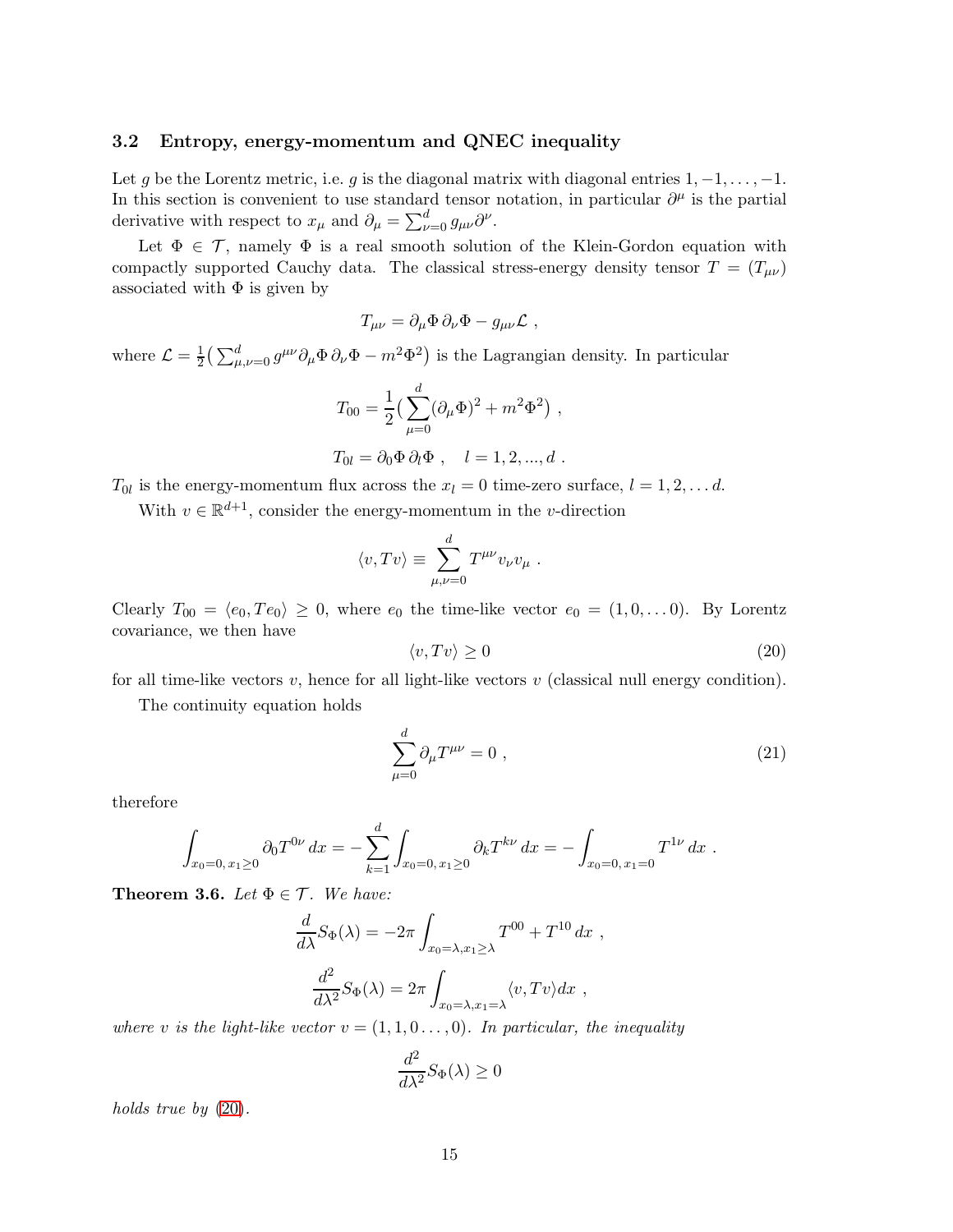Proof. Now

$$
S_{\Phi}(\lambda) = 2\pi \int_{x_0 = \lambda, x_1 \ge \lambda} (x_1 - \lambda) T^{00} dx ,
$$

so, by the continuity equation [\(21\)](#page-14-1) and integrating by parts, we get

$$
\frac{d}{d\lambda}S_{\Phi}(\lambda) = -2\pi \int_{x_0=\lambda, x_1\geq \lambda} T^{00} - (x_1 - \lambda)\partial^0 T^{00} dx
$$
  
=  $-2\pi \int_{x_0=\lambda, x_1\geq \lambda} T^{00} + (x_1 - \lambda)\partial_1 T^{10} dx = -2\pi \int_{x_0=\lambda, x_1\geq \lambda} T^{00} + T^{10} dx$ ,

because  $\int_{x_0=\lambda, x_1\geq \lambda} (x_1-\lambda) \partial_l T^{10} dx = 0$  if  $l \geq 2$ .

Concerning the second derivative, by the continuity equation [\(21\)](#page-14-1) we have

$$
\frac{d^2}{d\lambda^2} S(\lambda) = 2\pi \int_{x_0 = \lambda, x_1 = \lambda} \left( T^{00} + T^{10} \right) dx - 2\pi \int_{x_0 = \lambda, x_1 \ge \lambda} \partial^0 (T^{00} + T^{10}) dx
$$
  
=  $2\pi \int_{x_0 = \lambda, x_1 = \lambda} \left( T^{00} + T^{10} \right) dx + 2\pi \int_{x_0 = \lambda, x_1 = \lambda} \left( T^{10} + T^{11} \right) dx$   
=  $2\pi \int_{x_0 = \lambda, x_1 = \lambda} \left( T^{00} + 2T^{10} + T^{11} \right) dx$ ,

and this completes the proof.  $\Box$ 

For completeness, note that the manifestly non negative expression

$$
\frac{d^2}{d\lambda^2}S(\lambda) = 2\pi \int_{x_0=\lambda, x_1=\lambda} (\partial_0 \Phi + \partial_1 \Phi)^2 dx,
$$

as  $T^0_0 + 2T^1_0 + T^1_1 = (\partial_0 \Phi + \partial_1 \Phi)^2$ .

# <span id="page-15-0"></span>4 Entropy of coherent states

We now move to the QFT framework and begin with an abstract second quantisation analysis.

### 4.1 Preliminaries on relative entropy

Recall that the relative entropy between two normal, faithful states  $\varphi_1, \varphi_2$  of a von Neumann algebra  $M$  is given by Araki's formula [\[1\]](#page-21-1)

<span id="page-15-1"></span>
$$
S(\varphi_1 \| \varphi_2) = -(\xi_1, \log \Delta_{\xi_2, \xi_1} \xi_1); \qquad (22)
$$

here  $\xi_1, \xi_2$  are any cyclic vector representatives of  $\varphi_1, \varphi_2$  on the underlying Hilbert space (that always exist in the standard representation) and  $\Delta_{\xi_2,\xi_1}$  is the associated relative mod-ular operator. The definition [\(22\)](#page-15-1) is understood as follows. If  $E(\lambda)$  the spectral family of  $\Delta_{\xi_2,\xi_1}$ , then

<span id="page-15-2"></span>
$$
S(\varphi_1 \| \varphi_2) = -\int_0^1 \log \lambda d(\xi_1, E(\lambda)\xi_1) - \int_1^{+\infty} \log \lambda d(\xi_1, E(\lambda)\xi_1)
$$
 (23)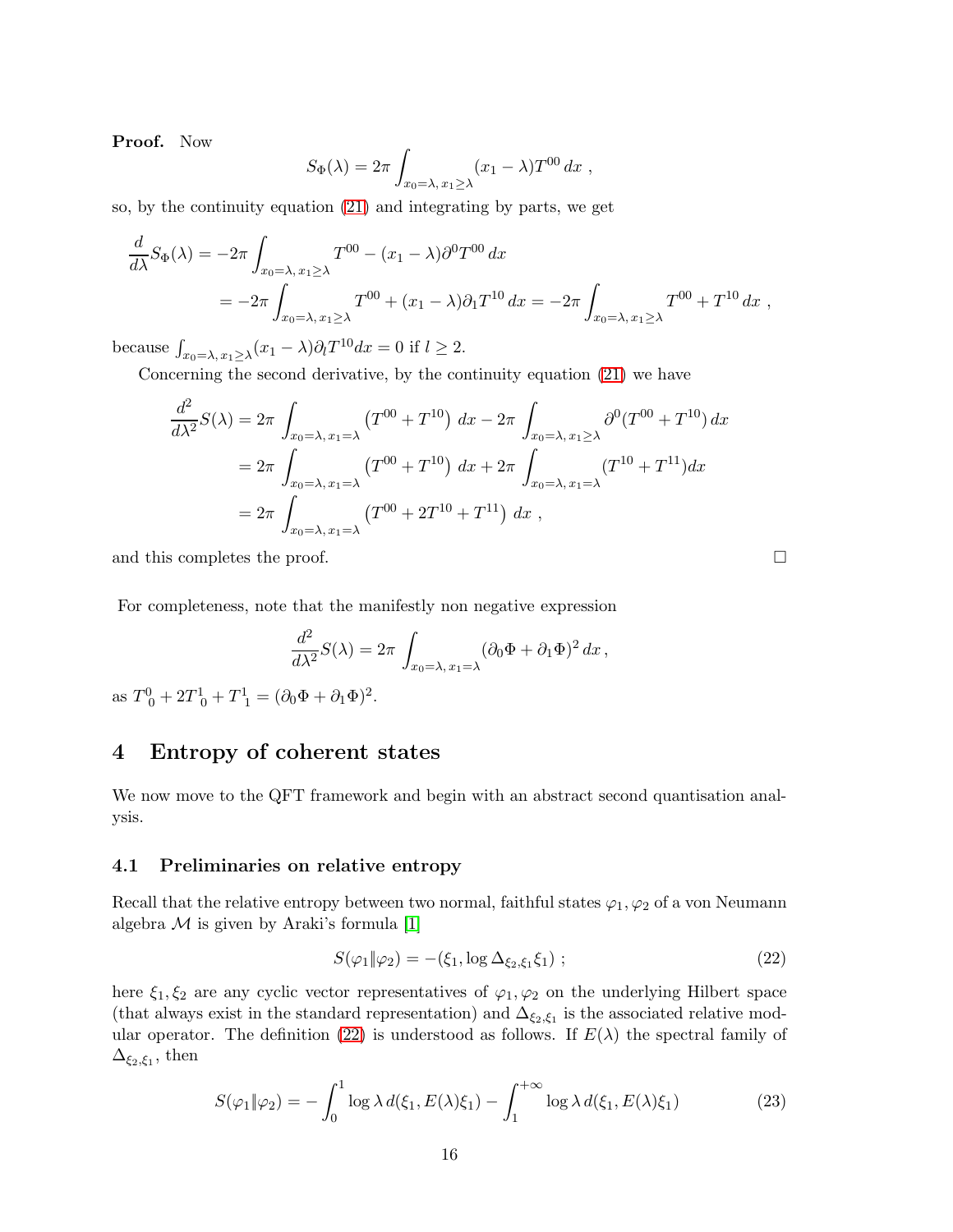the second integral is always finite as  $\log \lambda < \lambda^{1/2}$  if  $\lambda > 1$ . So [\(22\)](#page-15-1) is well defined by [\(23\)](#page-15-2). Moreover  $S(\varphi_1|\varphi_2) \geq 0$  by Jensen's inequality as  $\log \lambda$  is a concave function.

### <span id="page-16-0"></span>Proposition 4.1.

$$
S(\varphi_1 \| \varphi_2) = i \frac{d}{ds}(\xi_1, \Delta_{\xi_2, \xi_1}^{is} \xi_1)|_{s=0} = i \frac{d}{ds} \varphi_1((D\varphi_1 : D\varphi_2)_s)|_{s=0}.
$$

**Proof.** If  $S(\varphi_1|\varphi_2) < \infty$ , the proposition is proved in [\[22\]](#page-22-10). So,  $S(\varphi_1|\varphi_2) = +\infty$  iff  $\int_0^1 -\log \lambda d(\xi_1, E(\lambda)h_1) = +\infty$ . As

$$
\int_0^1 -\log \lambda d(\xi_1, E(\lambda)\xi_1) \le \liminf_{s \to 0^+} \Re \int_0^1 i \frac{\lambda^{is} - 1}{s} d(\xi_1, E(\lambda)\xi_1)
$$

by Fatou's lemma, we have  $i\frac{d}{ds}(\xi_1, \Delta_{\xi_2,\xi_1}^{is}\xi_1)|_{s=0} = +\infty$  if  $S(\varphi_1 \| \varphi_2) = +\infty$ . The last equation is immediate by the formula

$$
(D\varphi_1 : D\varphi_2)_s = \Delta_{\xi_2, \xi_1}^{is} \Delta_{\xi_1}^{-is} .
$$

### 4.2 Second quantisation preliminaries

Let H be a complex Hilbert space and  $\Gamma(\mathcal{H})$  the *exponential* of H, i.e. the Bosonic Fock space over  $\mathcal{H}$  (also denoted by  $e^{\mathcal{H}}$ ). Thus

$$
\Gamma(\mathcal{H}) \equiv \bigoplus_{n=0}^{\infty} \mathcal{H}_s^{\otimes^n} ,
$$

 $\mathcal{H}_0\equiv\mathbb{C}\xi$  is the one-dimensional Hilbert space a unit vector  $\xi$  <br>called the  $vacuum$  vector, and  $\mathcal{H}_s^{\otimes n}$  is the symmetric Hilbert *n*-fold tensor product of  $\mathcal{H}$ .

If  $h \in \mathcal{H}$ , we denote by  $e^h$  the coherent vector of  $e^{\mathcal{H}}$ :

$$
e^h \equiv \bigoplus_{n=0}^{\infty} \frac{1}{\sqrt{n!}} (h^{\otimes^n})_s
$$

where the zeroth component of  $e^h$  is  $\xi$ , thus  $e^0 = \xi$ . One may check that

$$
(e^h, e^k) = e^{(h,k)} ,
$$

and  $\{e^h, h \in \mathcal{H}\}\$ is a total family of independent vectors of  $\Gamma(\mathcal{H})$ .

If U is a (anti-)unitary on H, the second quantisation unitary  $\Gamma(U)$  is the (anti-)unitary on  $\Gamma(\mathcal{H})$  given by  $\Gamma(U)|_{\mathcal{H}^{\otimes n}_s} = U \otimes U \otimes \cdots \otimes U$ . We have  $\Gamma(U)e^{h} = e^{Uh}$ .

With  $h \in \mathcal{H}$ , the *Weyl unitary*  $V(h)$  is determined by

$$
V(h)\frac{e^k}{||e^k||} = \frac{e^{h+k}}{||e^{h+k}||}
$$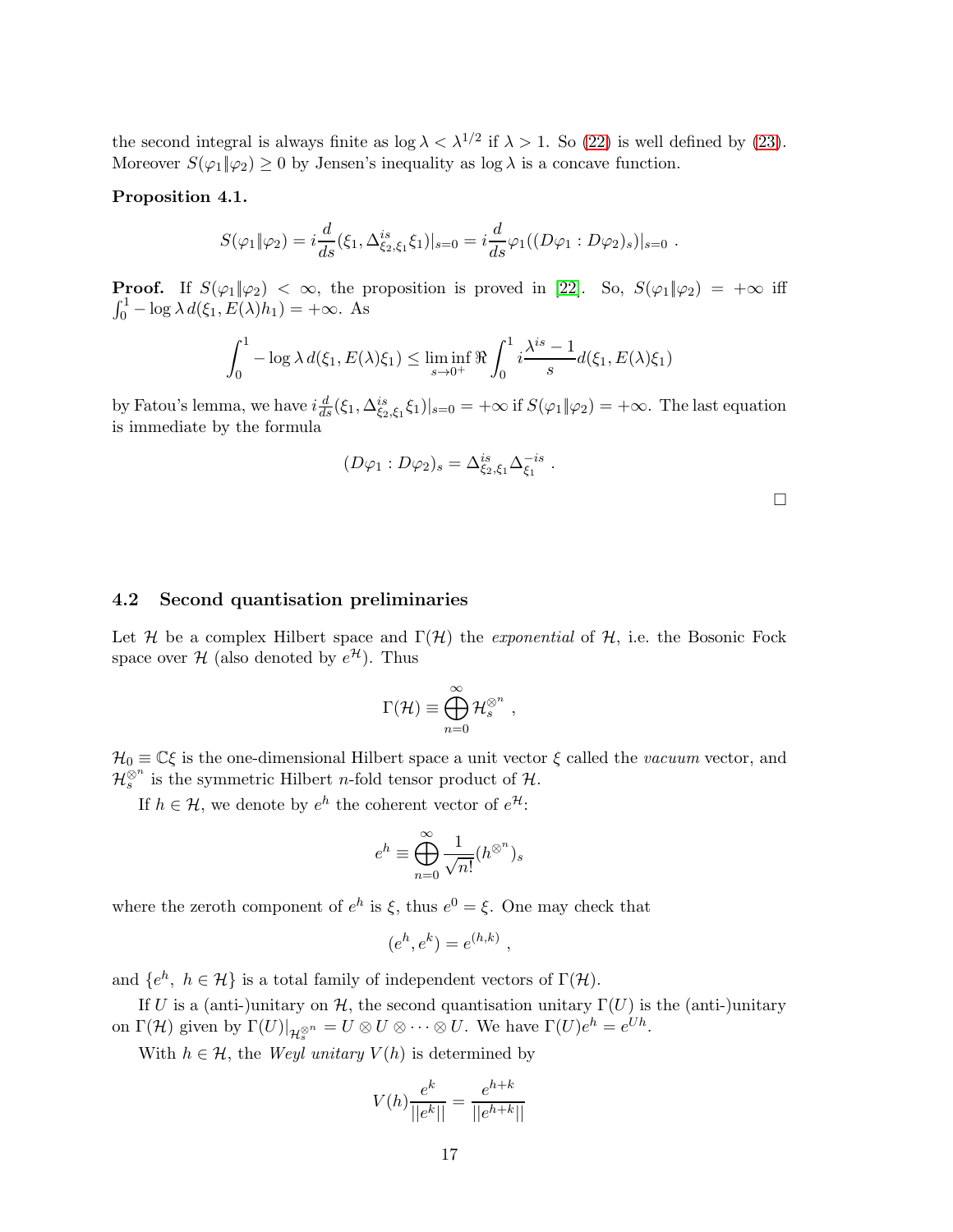and satisfy the Weyl commutation relations

<span id="page-17-0"></span>
$$
V(h + k) = e^{i \Im(h, k)} V(h) V(k) . \tag{24}
$$

Note that

$$
V(h)\xi = e^{-\frac{1}{2}(h,h)}e^h \t{,} \t(25)
$$

therefore

$$
(V(k)\xi, V(h)\xi) = e^{-\frac{1}{2}(|h||^2 + ||k||^2)}(e^k, e^h) = e^{-\frac{1}{2}(|h||^2 + ||k||^2)}e^{(k,h)}
$$

and, in particular,

$$
\varphi(V(h)) = e^{-\frac{1}{2}||h||^2} \,. \tag{26}
$$

where  $\varphi \equiv (\xi, \cdot \xi)$  is the vacuum state.

Let  $H \subset \mathcal{H}$  be a real linear subspace. We put

$$
R(H) \equiv \{V(h): h \in H\}'' ,
$$

namely  $R(H)$  is the von Neumann algebra on  $\Gamma(\mathcal{H})$  given by the weak closure of the linear span of the  $V(h)$ 's as h varies in H.

Finally, we recall that, if  $H$  a standard subspace, the following hold:

- If K a dense subspace of H, then  $R(K) = R(H)$ ;
- $\xi$  is a cyclic and separating vector for  $R(H)$ ;
- Then the modular unitaries and conjugation associated with  $(R(H), \xi)$  are given by  $\Delta^{is}_{R(H)} = \Gamma(\Delta_H^{is}), J_{R(H)} = \Gamma(J_H).$
- $R(H') = R(H)'$ .

Here,  $\Delta_H$  and  $J_H$  are the modular operator and the modular conjugation on H associated with  $H$ .

#### 4.3 First formula, case  $h \in H$

Given a standard subspace H and a vector  $h \in H$ , the entropy  $S_h = S_h^H$  of h defined in [\(10\)](#page-8-1) is given by

$$
S_h = -(h, \log \Delta_H h) \tag{27}
$$

Indeed

$$
S_h = -(h, P_H \log \Delta_H h) = -\lim_{\varepsilon \to 0^+} (h_\varepsilon, P_H \log \Delta_H h_\varepsilon)
$$
  
= 
$$
-\lim_{\varepsilon \to 0^+} (h_\varepsilon, \log \Delta_H P_H h_\varepsilon) = -\lim_{\varepsilon \to 0^+} (h_\varepsilon, \log \Delta_H h_\varepsilon) = -(h, \log \Delta_H h) ,
$$

because  $P_H$  and log  $\Delta$  commute on  $\mathcal{D}_0$ . Therefore, in this case, the definition of  $S_h$  coincides with the definition in [\[19\]](#page-22-4).

We shall see that the relative entropy between coherent states is given by entropy of vectors.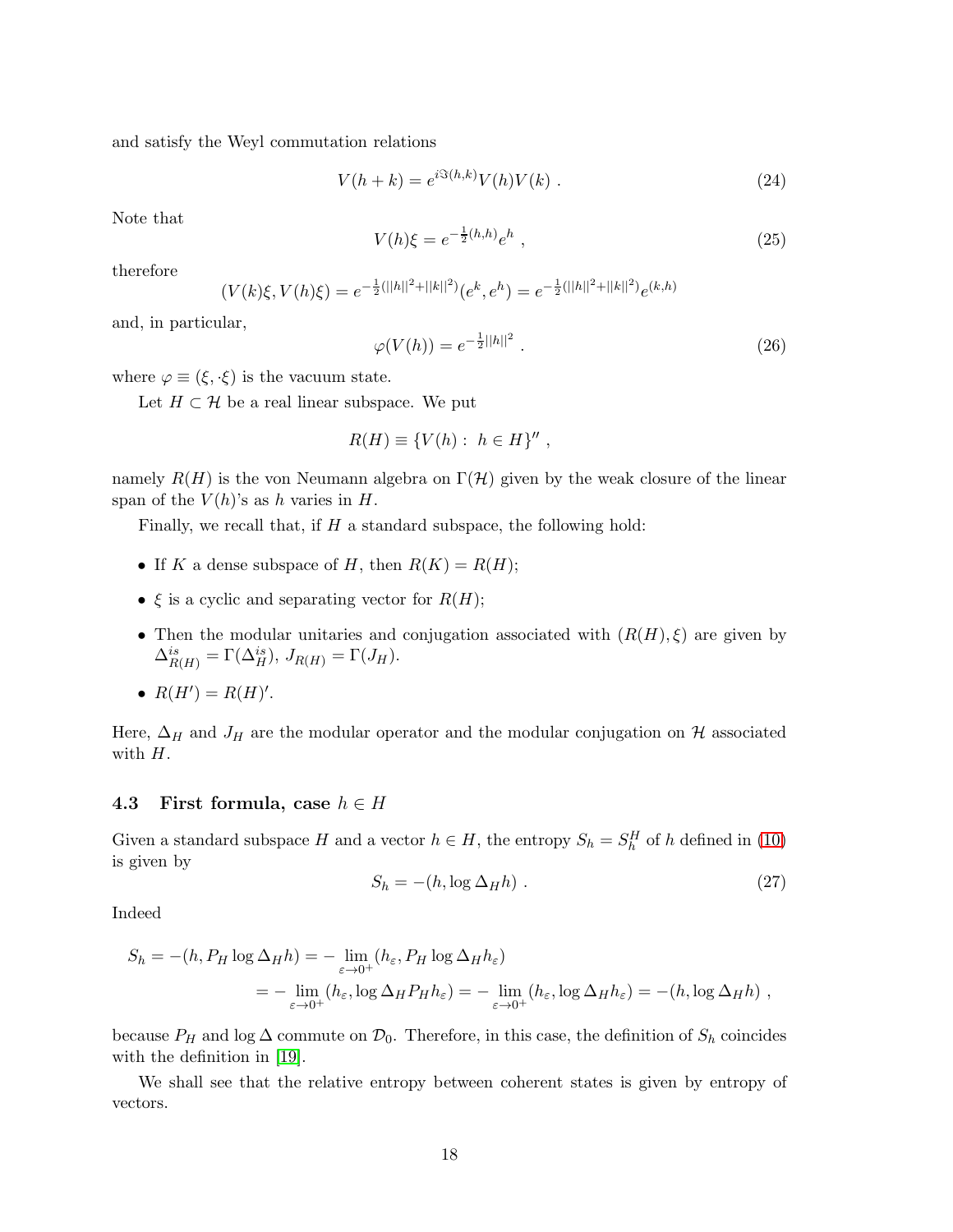Let  $h \in \mathcal{H}$  and  $V(h)\xi = e^h/||e^h||$  the normalised coherent vector. Suppose  $H \subset \mathcal{H}$  is a standard subspace and let  $\varphi_h = (V(h)\xi, V(h)\xi)$  as a state on  $R(H)$ . Note that

$$
\varphi_h = \varphi \cdot \mathrm{Ad}V(h)^* \big|_{R(H)}.
$$

We want to study the relative entropy

$$
S(\varphi_h \| \varphi_k) \ , \quad h, k \in H \ ,
$$

between the states  $\varphi_h$  and  $\varphi_k$  of  $R(H)$ . Since

$$
S(\varphi_h \| \varphi_k) = S(\varphi \cdot \text{Ad}V(-h)V(k) \| \varphi) = S(\varphi \cdot \text{Ad}V(k-h) \| \varphi) = S(\varphi_{k-h} \| \varphi) , \tag{28}
$$

we may restrict our analysis to the case  $k = 0$ , namely  $\varphi_k$  is the vacuum state.

We have

$$
S(\varphi_h \| \varphi) = -(\xi, \log \Delta_{V(h)\xi, \xi}\xi) = -(V(h)\xi, \log \Delta_{R(H)}V(h)\xi)
$$
\n(29)

with  $\Delta_{R(H)}$  the modular operator associated with  $(R(H), \xi)$ . As we shall see, the following proposition holds for all  $h \in H$ , cf. [\[19\]](#page-22-4).

<span id="page-18-0"></span>**Proposition 4.2.** Let  $h \in H$ . If  $h \in \text{Dom}(\log \Delta_H)$ , the relative entropy on  $R(H)$  between  $\varphi$  and  $\varphi_h$  is given by

$$
S(\varphi_h \| \varphi) = S_h = -(h, \log \Delta_H h) .
$$

**Proof.** If  $h \in H$ , the unitary  $V(h)$  belongs to  $R(H)$ , thus

$$
\Delta_{V(h)\xi,\xi}^{is} = V(h)^* \Delta_{\xi}^{is} V(h) \Delta_{\xi}^{-is} .
$$

So we have:

$$
S(\varphi_h \| \varphi) = i \frac{d}{ds} (V(h)\xi, \Delta_{R(H)}^{is} V(h)\xi) \Big|_{s=0} = i \frac{d}{ds} (V(h)\xi, \Gamma(\Delta_H^{is}) V(h)\xi) \Big|_{s=0}
$$
  
=  $ie^{-||h||^2} \frac{d}{ds} e^{(h, \Delta_H^{is} h)} \Big|_{s=0} = i \frac{d}{ds} (h, \Delta_H^{is} h) \Big|_{s=0} = -(h, \log \Delta_H h) ,$ 

where the first equality follows by equation  $(22)$  similarly as in the proof of Proposition [4.1.](#page-16-0)  $\Box$ 

Note that  $S(\varphi_h \| \varphi)$  is real, thus

$$
S(\varphi_h \| \varphi) = -(h, \log \Delta_H h) = i(h, i \log \Delta_H h) = \Im(h, i \log \Delta_H h)
$$
(30)

and  $S(\varphi_h|\varphi)$  may be computed via the symplectic form  $\Im(\cdot,\cdot)$ .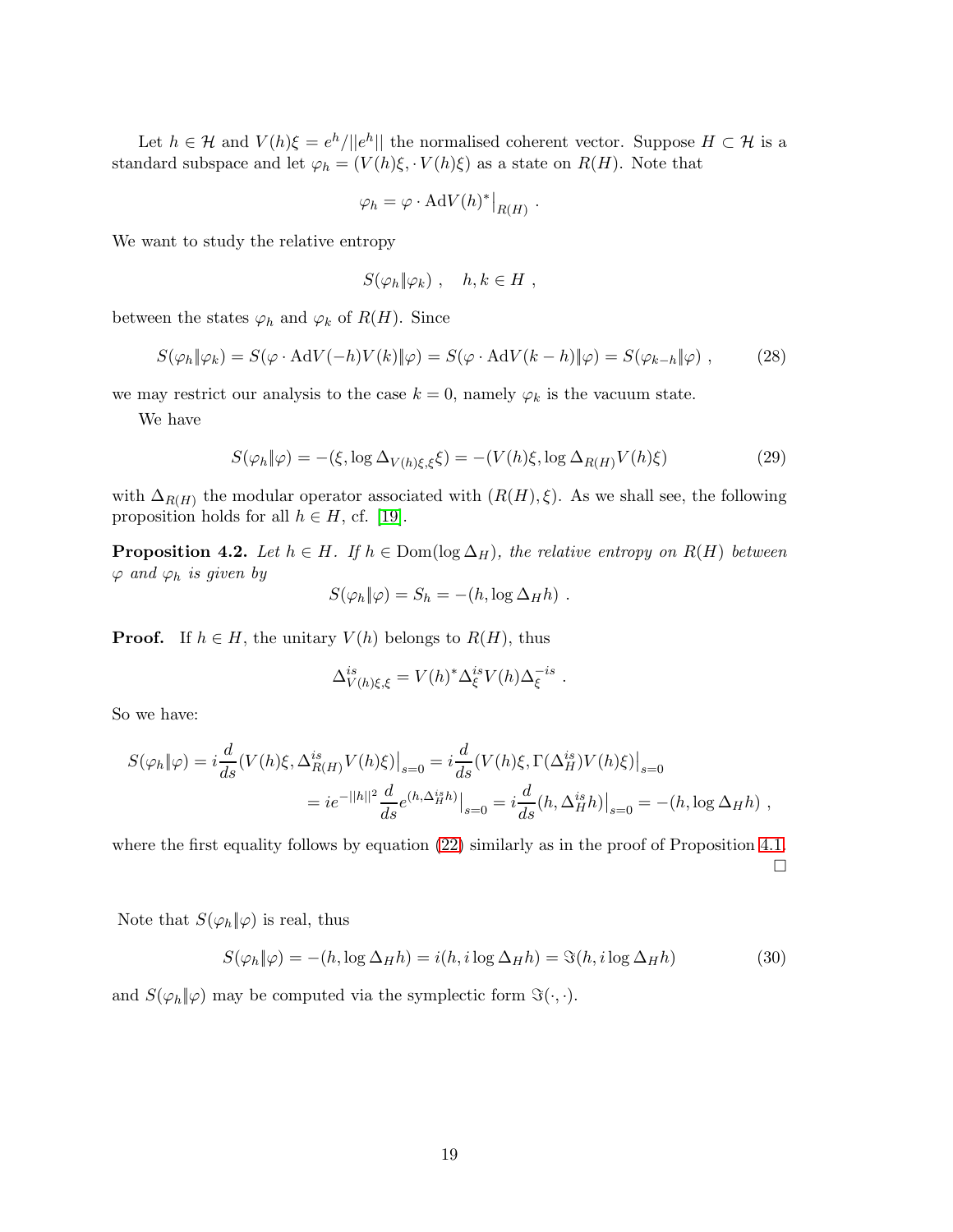#### 4.4 Entropy of coherent states, general formula

<span id="page-19-1"></span>Let  $k \in \mathcal{H}$  and denote by  $\varphi_k$  and  $\varphi'_k$  the states  $(V(k)\xi, \cdot V(k)\xi)$  on  $R(H)$  and  $R(H')$ . **Lemma 4.3.** Let  $k \in \mathcal{H}_{\varepsilon}$ . Then  $S(\varphi_k \| \varphi) = S_k$ .

**Proof.** By [\(5\)](#page-6-2), we have  $k = h + h'$  with  $h \in E_{\varepsilon}H$ ,  $h' \in E_{\varepsilon}H'$ . So

$$
S_k = \Im(h + h', P_H i \log \Delta(h + h')) = \Im(h + h', i \log \Delta h) = \Im(h, i \log \Delta h) = S_h.
$$

On the other hand

$$
S(\varphi_k \| \varphi) = S(\varphi \cdot \mathrm{Ad}V(k)^* \| \varphi) = S(\varphi \cdot \mathrm{Ad}V(h)^* V(h')^* \| \varphi) = S(\varphi \cdot \mathrm{Ad}V(h)^* \| \varphi) ,
$$

and the lemma follows by Prop. [4.2.](#page-18-0)

We now compute the relative entropy between the states  $\varphi$  and  $\varphi_k$  on  $R(H)$ .

<span id="page-19-0"></span>**Lemma 4.4.** If  $\mathcal{H} = \mathcal{H}_1 \oplus \mathcal{H}_2$  with  $H = H_1 \oplus H_2$ , and  $k = k_1 \oplus k_2$ , then

$$
S(\varphi_k \| \varphi) = S(\varphi_{k_1} \| \varphi) + S(\varphi_{k_2} \| \varphi) ,
$$

where  $\varphi_{k_i}$  is the coherent state associated with  $k_i$  on  $\Gamma(\mathcal{H}_i)$ .

**Proof.** We have  $\Gamma(\mathcal{H}) = \Gamma(\mathcal{H}_1) \otimes \Gamma(\mathcal{H}_2)$ ,  $\varphi = \varphi \otimes \varphi$ ,  $\varphi_k = \varphi_{k_1} \otimes \varphi_{k_2}$ , where we have denoted by  $\varphi$  the vacuum state also on on  $\Gamma(\mathcal{H}_i)$ . The lemma thus follows by the additivity of the relative entropy under tensor product. of the relative entropy under tensor product.

<span id="page-19-2"></span>**Theorem 4.5.** Let  $k \in \mathcal{H}$ . We have

$$
S(\varphi_k \| \varphi) = S_k = \Im(k, P_H i \log \Delta k) .
$$

**Proof.** Let  $k \in \mathcal{H}$ . We have the direct sum decomposition  $\mathcal{H} = \mathcal{H}_{\varepsilon} \oplus \mathcal{K}_{\varepsilon}$ , and  $J, \Delta, P_H$ decomposes accordingly. Thus Lemma [4.4](#page-19-0) gives

$$
S(\varphi_k \| \varphi) = S(\varphi_{k_{\varepsilon}} \| \varphi) + S(\varphi_{(1-E_{\varepsilon})k} \| \varphi) \geq S(\varphi_{k_{\varepsilon}} \| \varphi) .
$$

As  $k_{\varepsilon} \to k$ , by the semicontinuity of the relative entropy we have

$$
S(\varphi_k \| \varphi) \leq \liminf_{\varepsilon \to 0^+} S(\varphi_{k_{\varepsilon}} \| \varphi) ,
$$

thus

$$
\lim_{\varepsilon \to 0^+} S(\varphi_{k_\varepsilon} || \varphi) = S(\varphi_k || \varphi) .
$$

Since  $S(\varphi_{k_{\varepsilon}}\|\varphi) = S_{k_{\varepsilon}}$  by Lemma [4.3,](#page-19-1) we have

$$
S(\varphi_k \| \varphi) = \lim_{\varepsilon \to 0^+} S_{k_\varepsilon} = S_k
$$

by Prop. [2.5](#page-8-2)  $(e)$ .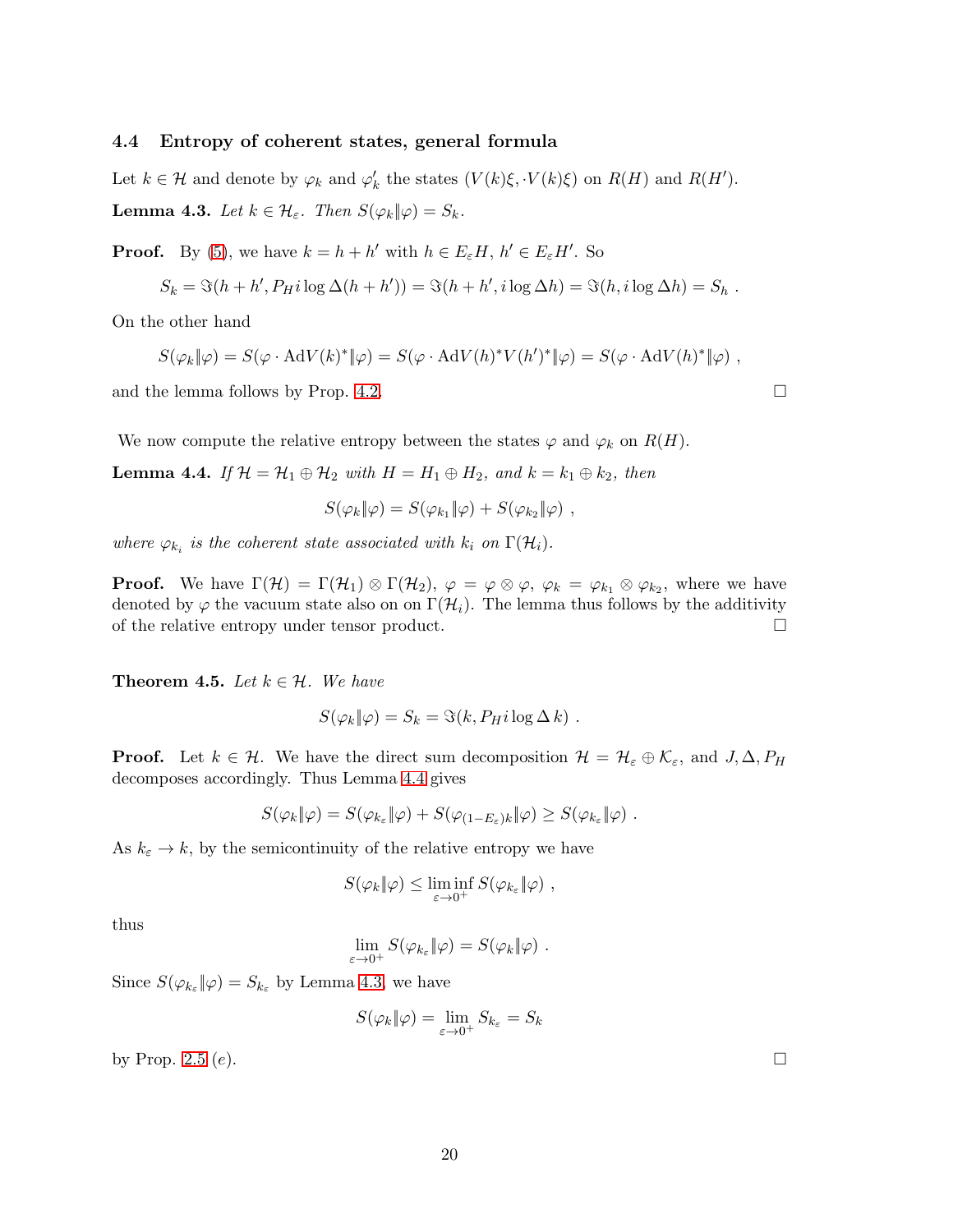# 5 Entropy for free QFT's on Rindler spacetime

We now apply the previous analysis to compute the entropy of localised automorphisms for a free scalar Quantum Field Theory on the Rindler spacetime. As a consequence, we shall have the QNEC inequality for coherent states.

The Rindler spacetime may be identified with the wedge region W of the Minkowski spacetime, as we shall do.

We denote by  $A$  the net of von Neumann algebras associated with the free, neutral scalar field. Thus

$$
\mathcal{A}(W)=R(H(W))\ .
$$

 $\mathcal{A}(W)$  is the global von Neumann algebra of the the free, neutral scalar field on the Rindler spacetime. Given a wave  $\Phi \in \mathcal{T}$  we shall consider the automorphism

$$
\beta_\Phi = \mathrm{Ad} V([\Phi])^*|_{\mathcal{A}(W)} .
$$

The entropy of the automorphism  $\beta_k$  with respect to the vacuum is defined as

$$
S(\beta_{\Phi})=S(\varphi_{\Phi}|_{\mathcal{A}(W)}\|\varphi|_{\mathcal{A}(W)})\ .
$$

More generally, we shall consider the entropy of  $\beta_{\Phi}$  relative to the subwedge  $W_{\lambda} = W +$  $(\lambda, \lambda, 0, \ldots, 0).$ 

<span id="page-20-0"></span>**Theorem 5.1.** Let  $\Phi \in \mathcal{T}$  be a real Klein-Gordon wave. The entropy of  $\beta_{\Phi}$  with respect to the vacuum is given by

$$
S(\varphi_{\Phi}|_{\mathcal{A}(W_{\lambda})} \|\varphi|_{\mathcal{A}(W_{\lambda})}) = S_{\Phi}(\lambda) = 2\pi \int_{x_0 = \lambda, x_1 \ge \lambda} (x_1 - \lambda) T_{00}(x) dx , \qquad (31)
$$

where  $S_{\Phi}(\lambda)$  is the entropy of the wave  $\Phi$  with respect to  $H(W_{\lambda})$  (cf. Theorem [3.5\)](#page-13-3).

In particular, the second derivative of  $\frac{d^2}{d\lambda^2}S_{\Phi}(\lambda)$  is given by Theorem [3.6,](#page-14-2) so the QNEC inequality

$$
\frac{d^2}{d\lambda^2}S_{\Phi}(\lambda) \ge 0
$$

holds true for the coherent state associated with Φ.

**Proof.** Immediate by Theorems [3.6](#page-14-2) and [4.5.](#page-19-2)

Note that  $\int_{x_0=0, x_1 \geq 0} x_1 T_{00}(x) dx$  may be interpreted as the energy in the Rindler spacetime W in the state given by  $\Phi$ ; the energy is here the one given by the Rindler Hamiltonian, the generator of the geodesic (boost) flow.

In the following corollary, we denote a vector in H by  $[\Phi]$  and set  $S_{\Phi} = S_{[\Phi]}, \varphi_{\Phi} = \varphi_{[\Phi]}$ consistently with the above notations.

Corollary 5.2. Let  $[\Phi]$  be any vector in H. The map

$$
\lambda \in [0, \infty) \to S_{\Phi}(\lambda) = S(\varphi_{\Phi}|_{\mathcal{A}(W_{\lambda})} || \varphi |_{\mathcal{A}(W_{\lambda})}) \in [0, \infty]
$$

is convex.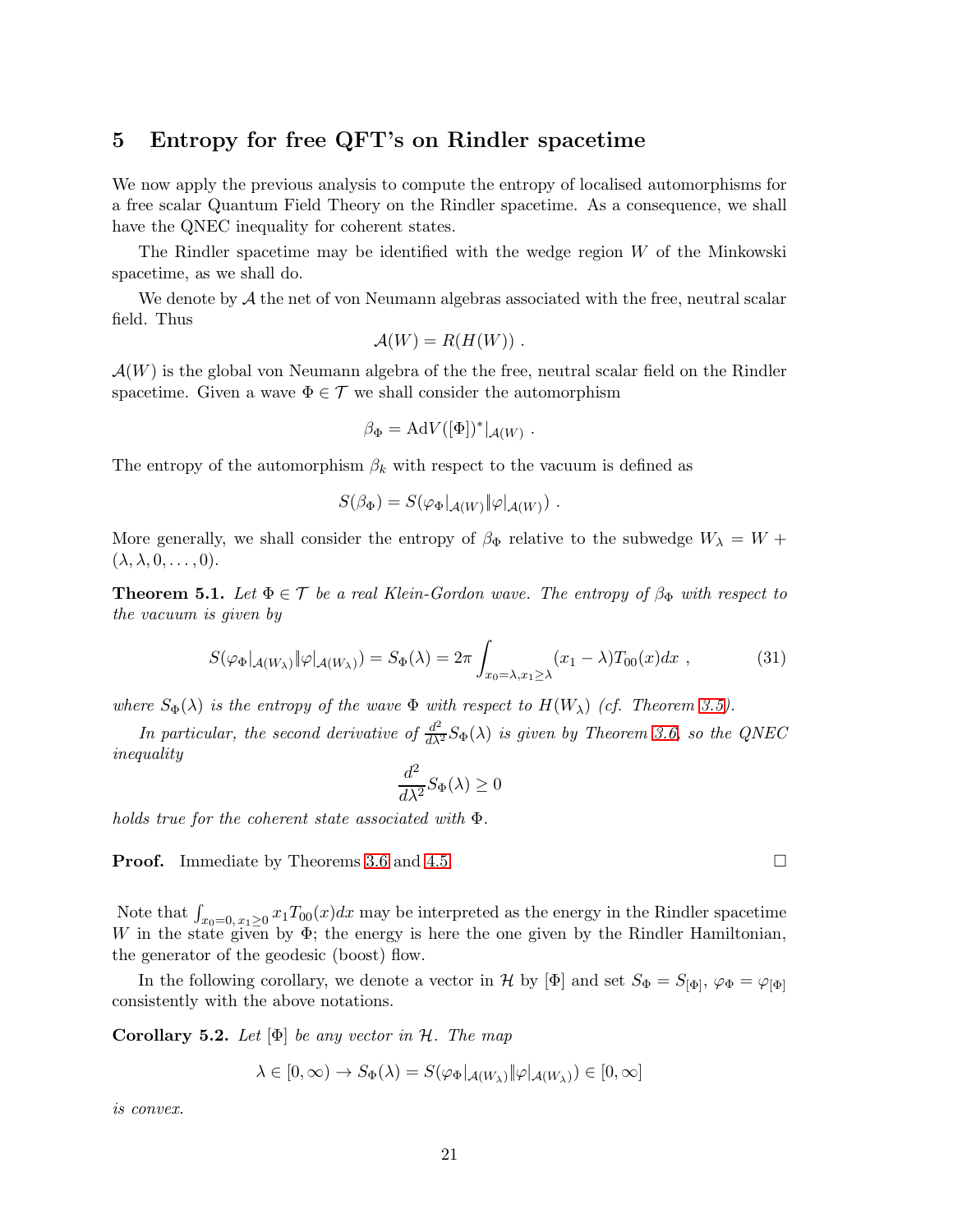**Proof.** We may assume that there is a  $\lambda$  with  $S_{\Phi}(\lambda) < \infty$ , otherwise the statement is obvious. Let  $\lambda_0$  be the infimum of all  $\lambda$  with  $S_{\Phi}(\lambda) < \infty$ ; then  $S_{\Phi}(\lambda) < \infty$  if  $\lambda \in (\lambda_0, \infty)$ and we have to show that  $S_{\Phi}(\lambda)$  is convex in  $(\lambda_0,\infty)$ . As the pointwise limit of convex functions is convex, and  $S_{\Phi}(\lambda)$  is convex if  $\Phi \in \mathcal{T}$  by Theorem [5.1,](#page-20-0) the corollary will follows by Prop. [2.5](#page-8-2) (g) once we show that there exists a sequence of waves  $\Phi_n \in \mathcal{T}$  such that  $[\Phi_n] \to [\Phi]$  in the graph norm of  $\sqrt{|\log \Delta|} E_-\$ . This follows because the real linear space  $[\mathcal{T}] = \{[\Phi] : \Phi \in \mathcal{T}\}\$ is dense in H in the graph norm of  $\sqrt{|\log \Delta|} E_-\$ as a consequence of Proposition 1.19 in [\[8\]](#page-21-6). (Note that  $[\mathcal{T}]$  is only real linear, but the proof of [\[8,](#page-21-6) Proposition 1.19] is valid also with a real linear subspace  $\mathcal{D}$  there.) 1.19 is valid also with a real linear subspace  $\mathcal D$  there.)

# 6 Outlook

As the reader might have noticed, our entropy formulas, that ultimately rely on the entropy formula for a vector in the Hilbert space relative to a real linear subspace, depends only on the symplectic form, the imaginary part of the Hilbert space scalar product. They are therefore meaningful in the more general contexts concerning QFT on a curved spacetime background. We aim to study these situations in a forthcoming work, in particular concerning Schwarzschild spacetime, cf. [\[11\]](#page-22-11).

One important question left open in this paper is the computation of the relative entropy, in the free scalar QFT context, between the vacuum state and any other normal state on  $\mathcal{A}(W)$ , see however [\[13\]](#page-22-5).

Acknowledgements. We acknowledge the MIUR Excellence Department Project awarded to the Department of Mathematics, University of Rome Tor Vergata, CUP E83C18000100006.

# <span id="page-21-1"></span>References

- <span id="page-21-3"></span>[1] H. Araki, Relative entropy of states of von Neumann algebras, Publ. RIMS Kyoto Univ. 11 (1976), 809–833.
- <span id="page-21-4"></span>[2] J. Bisognano, E. Wichmann, On the duality condition for a Hermitean scalar field, J. Math. Phys. 16 (1975), 985.
- <span id="page-21-2"></span>[3] R. BRUNETTI, D. GUIDO, R LONGO, *Modular localization and Wigner particles*, Rev. Math. Phys. 14 (7 & 8), (2002) 759–786.
- <span id="page-21-0"></span>[4] H. CASINI, S. GRILLO, D. PONTELLO, Relative entropy for coherent states from Araki formula, [arXiv:1903.00109](http://arxiv.org/abs/1903.00109) [hep-th]
- [5] F. Ceyhan, T. Faulkner, Recovering the QNEC from the ANEC, [arXiv:1812.04683](http://arxiv.org/abs/1812.04683)
- <span id="page-21-5"></span>[6] A. Connes, Une classification des facteurs de type III, Ann. Sci. Ec. Norm. Sup. 6, (1973) 133–252.
- <span id="page-21-6"></span>[7] F. FIGLIOLINI, D. GUIDO, On the type of second quantization factors, Comm. Math. Phys. 218 (2001), 513–536.
- [8] D. GUIDO, R. LONGO, *Natural energy bounds in quantum thermodynamics*, J. Operator Th. 31 (1994), no. 2, 229–252.